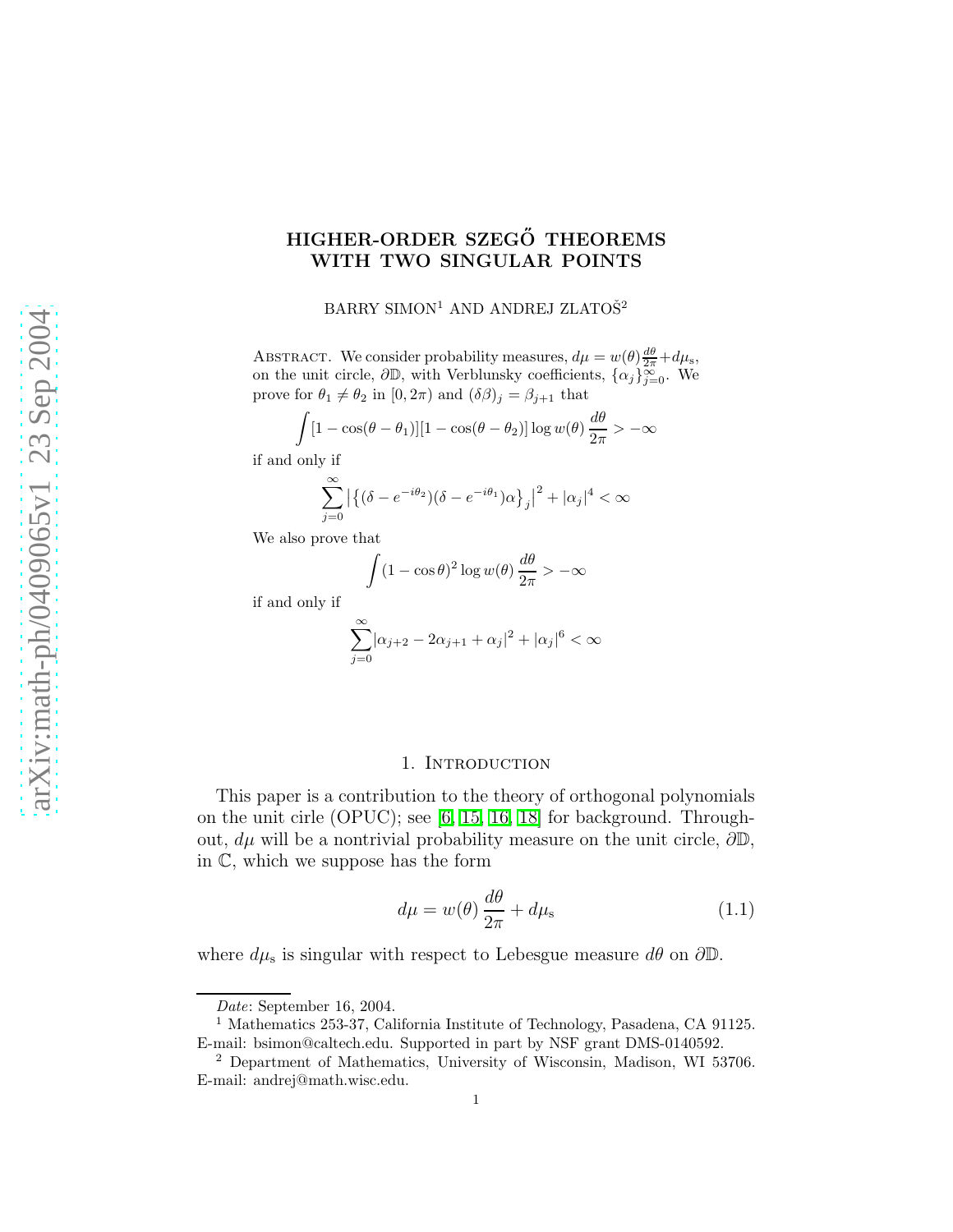The Carathéodory and Schur functions, F and f, associated to  $d\mu$ are given for  $z \in \mathbb{D}$  by

$$
F(z) = \int \frac{e^{i\theta} + z}{e^{i\theta} - z} d\mu(\theta)
$$
 (1.2)

<span id="page-1-3"></span>
$$
=\frac{1+zf(z)}{1-zf(z)}\tag{1.3}
$$

<span id="page-1-0"></span>The Verblunsky coefficients  $\{\alpha_j\}_{j=0}^{\infty}$  can be defined inductively by the Schur algorithm

$$
f(z) = \frac{\alpha_0 + z f_1(z)}{1 + z \bar{\alpha}_0 f_1(z)}
$$
(1.4)

which defines  $\alpha_0 \in \mathbb{D}$  and  $f_1$ . Iterating gives  $\alpha_1, \alpha_2, \ldots$  and  $f_2, f_3, \ldots$ . That  $\alpha_j \in \mathbb{D}$  (rather than just  $\mathbb{D}$ ) follows from the assumption that  $d\mu$ is nontrivial, that is, has infinite support so  $f$  is not a finite Blaschke product. Actually, [\(1.4\)](#page-1-0) defines what are usually called Schur parameters; the Verblunsky coefficients are defined by a recursion relation on the orthogonal polynomials. The equality of these recursion coefficients and the Schur parameters of [\(1.4\)](#page-1-0) is a theorem of Geronimus [\[5\]](#page-14-1); see [\[15\]](#page-15-0). We will use the definition in [\(1.4\)](#page-1-0).

The most famous result in OPUC is Szegő's theorem which, in Verblunsky's format [\[19\]](#page-15-3), says

<span id="page-1-1"></span>
$$
\log\bigg(\prod_{j=0}^{\infty} (1 - |\alpha_j|^2)\bigg) = \int \log(w(\theta)) \frac{d\theta}{2\pi}
$$
 (1.5)

In this expression, both sides are nonpositive (since  $|\alpha_j|$  < 1, and Jensen's inequality implies  $\int \log(w(\theta)) \frac{d\theta}{2\pi} \leq \log(\int w(\theta) \frac{d\theta}{2\pi})$  $\frac{d\theta}{2\pi}$ )  $\leq$  $log(\mu(\partial \mathbb{D}))$ . Moreover, [\(1.5\)](#page-1-1) includes the statement that both sides are finite (resp.  $-\infty$ ) simultaneously. Thus [\(1.5\)](#page-1-1) implies a spectral theory result.

#### <span id="page-1-2"></span>Theorem 1.1.

$$
\int \log(w(\theta)) \frac{d\theta}{2\pi} > -\infty \Leftrightarrow \sum_{j=0}^{\infty} |\alpha_j|^2 < \infty \tag{1.6}
$$

This form of the theorem has caused considerable recent interest due to work of Deift-Killip [\[1\]](#page-14-2) and Killip-Simon [\[7\]](#page-14-3) which motivated a raft of papers [\[2,](#page-14-4) [8,](#page-14-5) [9,](#page-14-6) [10,](#page-14-7) [11,](#page-14-8) [14,](#page-14-9) [17,](#page-15-4) [20\]](#page-15-5).

<span id="page-1-4"></span>In [\[15,](#page-15-0) Section 2.8], Simon found a higher-order analog to [\(1.6\)](#page-1-2) that allows  $log(w(\theta))$  to be singular at a single point: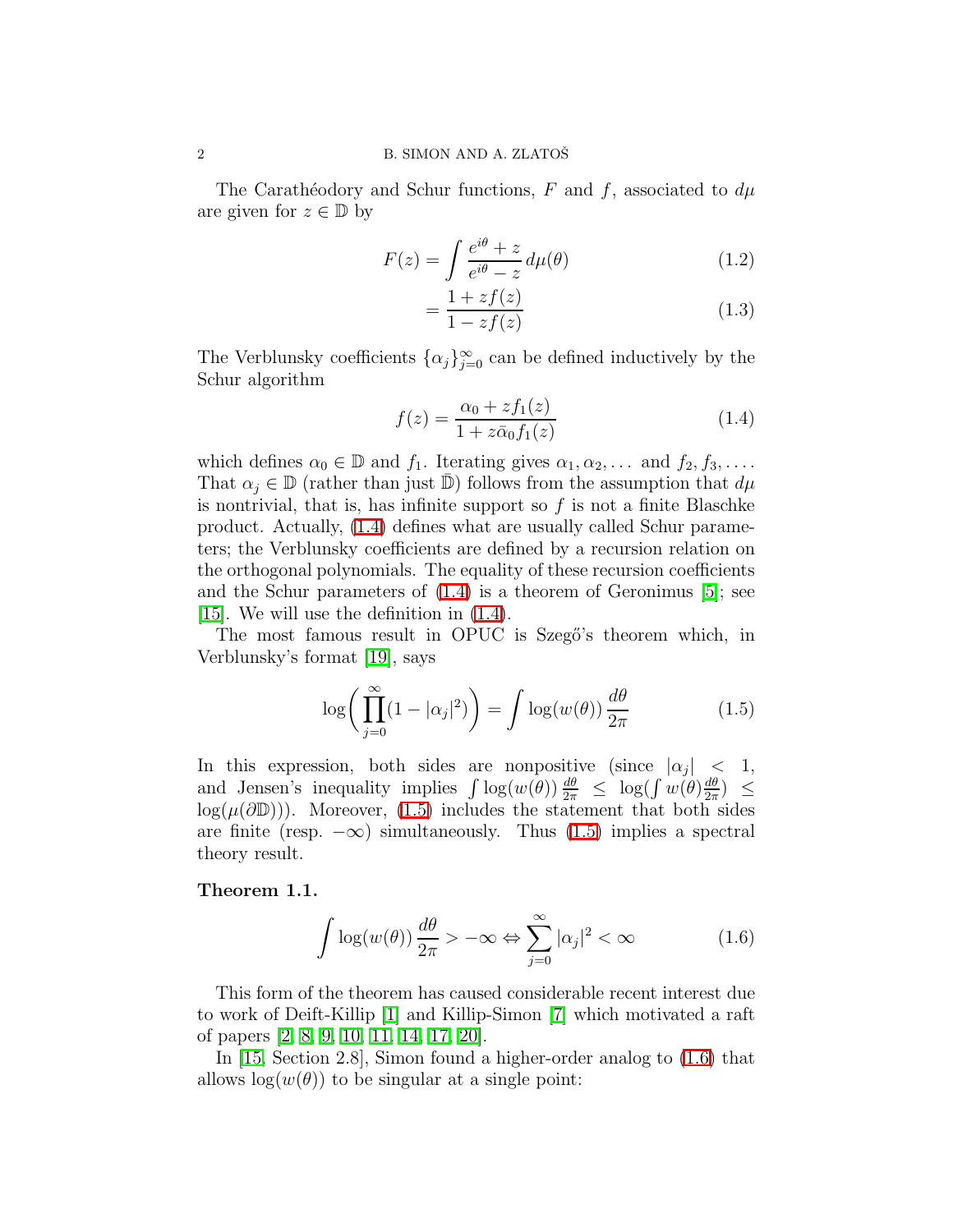# <span id="page-2-3"></span>Theorem 1.2.

$$
\int (1 - \cos \theta) \log(w(\theta)) \frac{d\theta}{2\pi} > -\infty \Leftrightarrow \sum_{j=0}^{\infty} |\alpha_{j+1} - \alpha_j|^2 + |\alpha_j|^4 < \infty \quad (1.7)
$$

This result allows a single singular point of order 1 in  $log(w(\theta))$  at  $\theta = 0$ . By a simple rotation argument [\[15\]](#page-15-0), if  $cos(\theta)$  is replaced by  $\cos(\theta - \theta_1), |\alpha_{j+1} - \alpha_j|^2$  is replaced by  $|\alpha_{j+1} - e^{-i\theta_1}\alpha_j|^2$ .

<span id="page-2-1"></span>Our goal in this paper is to analyze two singularities or a single double singularity. We will prove that

# **Theorem 1.3.** For  $\theta_1 \neq \theta_2$ ,

<span id="page-2-6"></span>
$$
\int (1 - \cos(\theta - \theta_1))(1 - \cos(\theta - \theta_2)) \log(w(\theta)) \frac{d\theta}{2\pi} > -\infty
$$
  

$$
\Leftrightarrow \sum_{j=0}^{\infty} \left| \left\{ (\delta - e^{-i\theta_2}) (\delta - e^{-i\theta_1}) \alpha \right\}_j \right|^2 + |\alpha_j|^4 < \infty
$$
\n(1.8)

In this theorem,  $\delta$  is the operator on sequences

<span id="page-2-4"></span><span id="page-2-0"></span>
$$
(\delta \alpha)_j = \alpha_{j+1} \tag{1.9}
$$

<span id="page-2-5"></span><span id="page-2-2"></span>We will also prove a result for  $\theta_1 = \theta_2$ .

### Theorem 1.4.

$$
\int (1 - \cos \theta)^2 \log(w(\theta)) \frac{d\theta}{2\pi} > -\infty \Leftrightarrow \sum_{j=0}^{\infty} |\alpha_{j+2} - 2\alpha_{j+1} + \alpha_j|^2 + |\alpha_j|^6 < \infty
$$
\n(1.10)

Again, one can replace  $\cos(\theta)$  by  $\cos(\theta - \theta_1)$  if  $\{\alpha_{i+2} - 2\alpha_{i+1} + \alpha_i\}_i$ is replaced by  $\{(\delta - e^{-i\theta_1})^2 \alpha\}_j$ .

Given the form of these theorems, it is natural to conjecture the situation for arbitrarily many singularities:

**Conjecture 1.5.** For  $\{\theta_k\}_{k=1}^{\ell}$  distinct in  $[0, 2\pi)$ ,

$$
\int \prod_{k=1}^{\ell} (1 - \cos(\theta - \theta_k))^{m_k} \log(w(\theta)) \frac{d\theta}{2\pi} > -\infty
$$
\n
$$
\Leftrightarrow \sum_{k=0}^{\infty} \left| \left\{ \prod_{k=1}^{\ell} [\delta - e^{-i\theta_k}]^{m_k} \alpha \right\}_j \right|^2 + |\alpha_j|^{2 \max(m_k) + 2} < \infty
$$
\n(1.11)

Independently of our work, Denisov-Kupin [\[3\]](#page-14-10) have found conditions on the  $\alpha$ 's equivalent to the left side of [\(1.11\)](#page-2-0) being finite. However, their conditions are complicated and even for the case  $\sum_{k=1}^{\ell} m_k = 2$ ,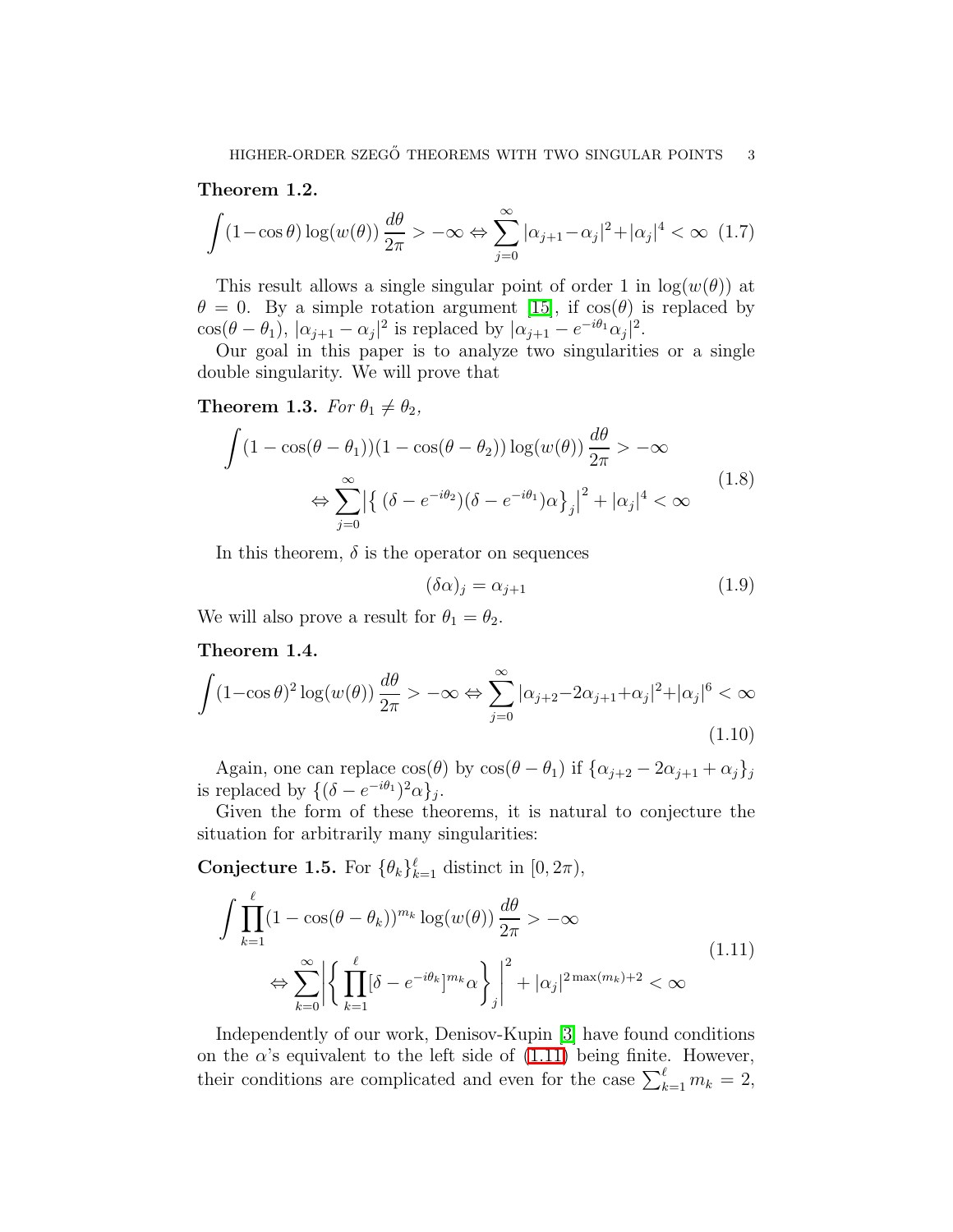it is not clear they are equivalent to the ones we have in Theorems [1.3](#page-2-1) and [1.4](#page-2-2) (although they must be!).

In Section [2,](#page-3-0) we review the features we need of the relative Szego function which will play a critical role in our proofs, and we compute its first two Taylor coefficients. In Section [3,](#page-4-0) we prove Theorem [1.3](#page-2-1) in the special case  $\theta_1 = 0$ ,  $\theta_2 = \pi$ , and in Section [4,](#page-7-0) we prove Theorem [1.4.](#page-2-2) With these two warmups done, we turn to the general result, Theorem [1.3,](#page-2-1) in Section [5.](#page-10-0) The details of this are sufficiently messy that we do not think this direct approach is likely to yield our conjecture.

We would like to thank S. Denisov for telling us of his work [\[3\]](#page-14-10).

## 2. THE RELATIVE SZEGŐ FUNCTION

<span id="page-3-1"></span><span id="page-3-0"></span>In Section 2.9 of [\[15\]](#page-15-0), Simon introduced the relative Szegő function, defined by

$$
(\delta_0 D)(z) = \frac{1 - \bar{\alpha}_0 f(z)}{\rho_0} \frac{1 - z f_1(z)}{1 - z f(z)}
$$
(2.1)

where

$$
\rho_k = (1 - |\alpha_k|^2)^{1/2} \tag{2.2}
$$

and  $f, f_1$  are given by  $(1.3)$  and  $(1.4)$ .

The key property of  $\delta_0 D$  we will need and the reason it was introduced is

**Theorem 2.1** ([\[15,](#page-15-0) Theorem 2.9.3]). Let  $d\mu_1$  be the measure whose Verblunsky coefficients are  $(\alpha_1, \alpha_2, \ldots)$ . Let w be given by [\(1.1\)](#page-0-0) and  $w_1$  by

$$
d\mu_1 = w_1(\theta) \frac{d\theta}{2\pi} + d\mu_{1,s}
$$
 (2.3)

<span id="page-3-2"></span>Suppose  $w(\theta) \neq 0$  for a.e.  $e^{i\theta}$  in  $\partial \mathbb{D}$ . Then the same is true for  $w_1$  and

$$
(\delta_0 D)(z) = \exp\left(\frac{1}{4\pi} \int \frac{e^{i\theta} + z}{e^{i\theta} - z} \log\left(\frac{w(\theta)}{w_1(\theta)}\right) d\theta\right) \tag{2.4}
$$

As in [\[7,](#page-14-3) [14,](#page-14-9) [17\]](#page-15-4), this is the basis for step-by-step sum rules, as we will see.

To prove Theorems [1.3](#page-2-1) and [1.4,](#page-2-2) we will need to start with computing the first three Taylor coefficients of  $log((\delta_0 D)(z))$ .

Theorem 2.2. We have that

<span id="page-3-3"></span>
$$
log(\delta_0 D(z)) = A_0 + A_1 z + A_2 z^2 + O(z^3)
$$
 (2.5)

where

$$
A_0 = \log \rho_0 \tag{2.6}
$$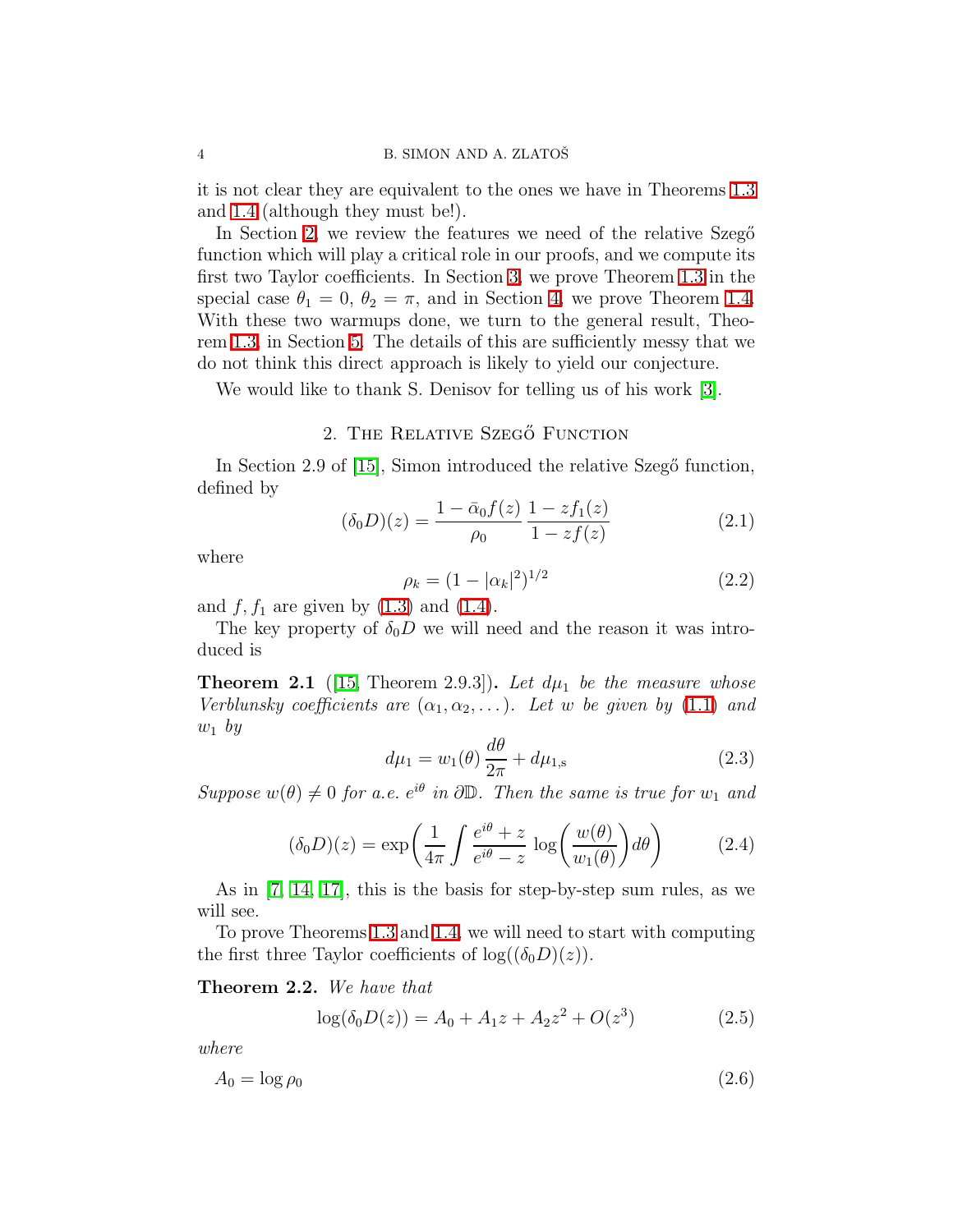HIGHER-ORDER SZEGŐ THEOREMS WITH TWO SINGULAR POINTS 5

$$
A_1 = \alpha_0 - \alpha_1 - \bar{\alpha}_0 \alpha_1
$$
\n
$$
A_2 = \frac{1}{2} \alpha_0^2 - \frac{1}{2} \alpha_1^2 + \alpha_1 - \alpha_2 - \alpha_1 |\alpha_0|^2 + \alpha_2 |\alpha_1|^2 - \bar{\alpha}_0 \alpha_2 \rho_1^2 + \frac{1}{2} \bar{\alpha}_0^2 \alpha_1^2
$$
\n(2.8)

*Proof.*  $f_2(0) = \alpha_2$ , so

<span id="page-4-5"></span>
$$
f_1 = \frac{zf_2 + \alpha_1}{1 + z\bar{\alpha}_1 f_2} = \alpha_1 + z\alpha_2 \rho_1^2 + O(z^2)
$$

Thus

$$
f = \frac{zf_1 + \alpha_0}{1 + z\bar{\alpha}_1 f_1} = \alpha_0 + z\alpha_1 \rho_0^2 + z^2 \rho_0^2 (\alpha_2 \rho_1^2 - \bar{\alpha}_0 \alpha_1^2) + O(z^3)
$$

Plugging these into  $(2.1)$  yields the required Taylor coefficients.  $\Box$ 

Remarks. 1. Denisov-Kupin [\[3\]](#page-14-10) do what is essentially the same calculation using the CMV matrix.

2.  $(3.2)$  and  $(3.3)$  below show that  $(2.4)$  implies

<span id="page-4-4"></span><span id="page-4-3"></span>
$$
\int \log \left( \frac{w(\theta)}{w_1(\theta)} \right) \frac{d\theta}{2\pi} = 2A_0 \tag{2.9}
$$

$$
\int \log \left( \frac{w(\theta)}{w_1(\theta)} \right) e^{-im\theta} \frac{d\theta}{2\pi} = \begin{cases} A_m & m = 1, 2 \\ \bar{A}_{-m} & m = -1, -2 \end{cases}
$$
 (2.10)

# 3. Singularities at Antipodal Points

<span id="page-4-0"></span>As a warmup, in this section we prove the following, which is Theo-rem [1.3](#page-2-1) for  $\theta_1 = 0$ ,  $\theta_2 = \pi$ . By the remark after Theorem [1.2](#page-1-4) this also gives the result for any antipodal  $\theta_1$  and  $\theta_2$ .

## <span id="page-4-6"></span><span id="page-4-2"></span>Theorem 3.1.

$$
\int (1 - \cos^2(\theta)) \log w(\theta) \frac{d\theta}{2\pi} > -\infty \Leftrightarrow \sum_{j=0}^{\infty} |\alpha_{j+2} - \alpha_j|^2 + |\alpha_j|^4 < \infty \quad (3.1)
$$

Remark. Let  $\alpha_j$  be given and let  $\beta_j$  be the sequence  $(\alpha_0, 0, \alpha_1, 0, \alpha_2, 0, \dots)$ . Then (see Example 1.6.14 of [\[15\]](#page-15-0)),  $w^{(\beta)}(\theta) =$ 1  $rac{1}{2}w^{(\alpha)}(\frac{1}{2})$  $\frac{1}{2}\theta$  and the RHS of [\(3.1\)](#page-4-2) for  $\beta$  = the RHS of [\(1.7\)](#page-2-3) for  $\alpha$ . Thus  $(3.1)$  for  $\beta$  is [\(1.7\)](#page-2-3) for  $\alpha$ . This shows, in particular, that if a result like [\(3.1\)](#page-4-2) holds, it must involve  $|\alpha_j|^4$ , rather than, say,  $|\alpha_j|^6$ .

We begin by noting that if  $Q(\theta)$  is real and

<span id="page-4-1"></span>
$$
Q(\theta) = \sum_{n = -\infty}^{\infty} b_n e^{in\theta}
$$
 (3.2)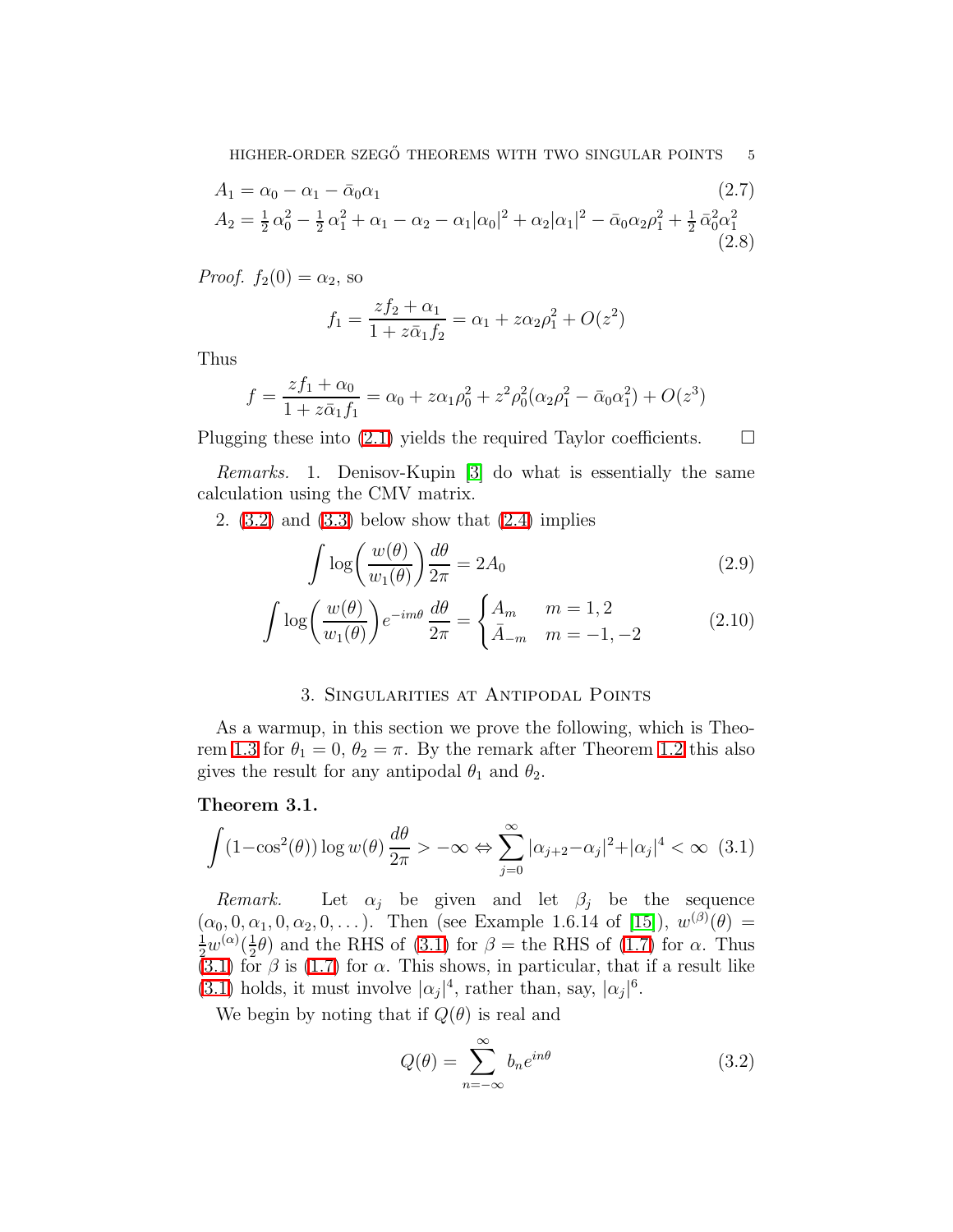then

$$
\int \frac{e^{i\theta} + z}{e^{i\theta} - z} Q(\theta) \frac{d\theta}{2\pi} = b_0 + 2 \sum_{n=1}^{\infty} b_n z^n
$$
\n(3.3)

since  $(e^{i\theta} + z)/(e^{i\theta} - z) = 1 + 2\sum_{n=1}^{\infty} z^n e^{-in\theta}$ . Thus, by [\(2.9\)](#page-4-3), [\(2.10\)](#page-4-4), and

$$
1 - \cos^{2}(\theta) = \frac{1}{4} \left( 2 - e^{2i\theta} - e^{-2i\theta} \right)
$$
 (3.4)

<span id="page-5-1"></span>we have

<span id="page-5-2"></span>
$$
\int (1 - \cos^2(\theta)) \log \left( \frac{w(\theta)}{w_1(\theta)} \right) \frac{d\theta}{2\pi} = A_0 - \frac{1}{2} \operatorname{Re}(A_2) \tag{3.5}
$$

with  $A_0$  given by  $(2.6)$  and  $A_2$  by  $(2.8)$ .

Lemma 3.2. We have that

$$
A_0 - \frac{1}{2} \operatorname{Re}(A_2) = B_0 + C_0 + D_0 + F_0 - F_1 + G_0 - G_2 \tag{3.6}
$$

where

$$
B_j = \frac{1}{2} \left[ \log(1 - |\alpha_j|^2) + |\alpha_j|^2 + \frac{1}{2} |\alpha_j|^4 \right]
$$
\n(3.7)

$$
C_j = -\frac{1}{4} \left( 1 - |\alpha_{j+1}|^2 \right) |\alpha_j - \alpha_{j+2}|^2 \tag{3.8}
$$

$$
D_j = -\frac{1}{8} \left( |\alpha_{j+1}^2 + \alpha_j^2|^2 + 4|\alpha_j \alpha_{j+1}|^2 \right) \tag{3.9}
$$

$$
F_j = -\frac{1}{2} \text{ Re}(\frac{1}{2}\alpha_j^2 + \alpha_{j+1} - \alpha_{j+1}|\alpha|^2) + \frac{1}{4} |\alpha_{j+1}|^2 |\alpha_j|^2 - \frac{1}{8} |\alpha_j|^4 \quad (3.10)
$$
  

$$
G_j = -\frac{1}{4} |\alpha_j|^2
$$

*Remark.*  $(3.5)/(3.6)$  $(3.5)/(3.6)$  $(3.5)/(3.6)$  is thus the step-by-step sum rule in the spirit of [\[7,](#page-14-3) [14,](#page-14-9) [17\]](#page-15-4).

Proof. This is a straightforward but tedious calculation. The first term in  $B_0$  is just  $A_0$  (since  $\log \rho_j = \frac{1}{2}$ )  $\frac{1}{2}$ log(1 –  $|\alpha_j|^2$ )).  $A_2$  is responsible for the Re(·) terms in  $F_0 - F_1$  and the cross-terms in  $|\alpha_j - \alpha_{j+2}|^2$  and  $|\alpha_{j+1}^2 + \alpha_j^2|^2$ . The  $|\alpha_j|^2 + |\alpha_{j+2}|^2$  term in  $C_0$  is turned into  $2|\alpha_j|^2$  by  $G_0 - G_2$ , and then cancelled by the  $|\alpha_j|^2$  term in  $B_0$ . Similarly, the  $|\alpha_j|^4 + |\alpha_{j+1}|^4$  in  $D_0$  (after adding the  $|\alpha_j|^4$  terms in  $F_0 - F_1$ ) cancels the  $|\alpha_j|^4$  term in  $B_0$ . Finally, the  $|\alpha_{j+1}|^2(|\alpha_j|^2 + |\alpha_{j+2}|^2)$  term in  $C_0$  (after being turned into  $2|\alpha_{j+1}|^2 |\alpha_j|^2$  by the  $|\alpha_{j+1}|^2 |\alpha_j|^2$  term in  $F_0 - F_1$ ) cancels the  $4|\alpha_j\alpha_{j+1}|^2$  term in  $D_0$ .

<span id="page-5-0"></span>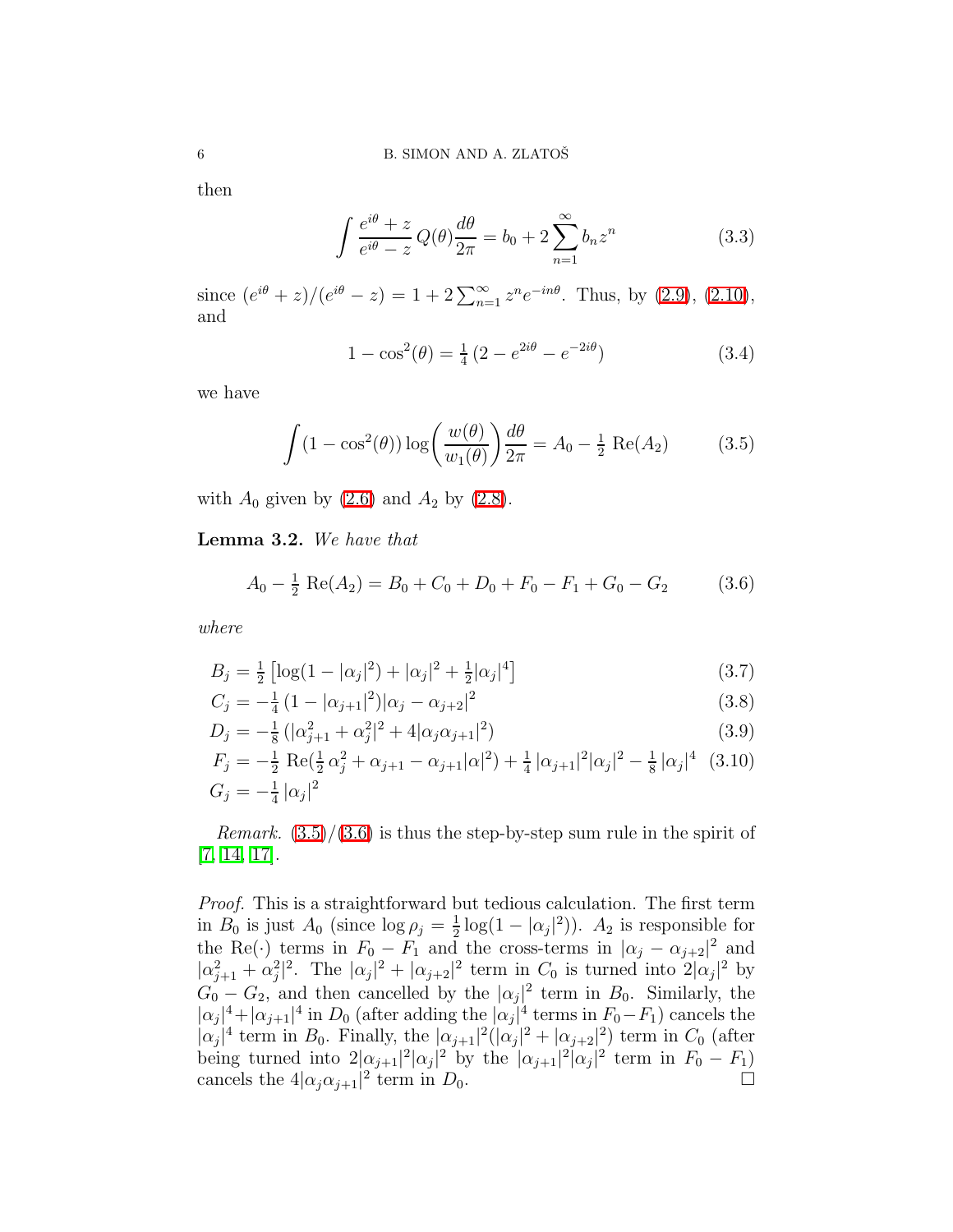<span id="page-6-0"></span>By iterating  $(3.5)/(3.6)$  $(3.5)/(3.6)$  and noting the cancellations from the telescoping  $F_j - F_{j+1}$  and  $G_j - G_{j+2}$  yields

$$
\int (1 - \cos^{2}(\theta)) \log \left( \frac{w(\theta)}{w_{2m}(\theta)} \right) \frac{d\theta}{2\pi}
$$
  
=  $F_{0} - F_{2m} + G_{0} + G_{1} - G_{2m} - G_{2m+1} + \sum_{j=0}^{2m-1} (B_{j} + C_{j} + D_{j})$  (3.11)

As a final preliminary, we need,

<span id="page-6-1"></span>Lemma 3.3. (i)  $|F_j| \le \frac{13}{8}$ ;  $|G_j| \le \frac{1}{4}$ <br>(ii)  $|\alpha_j| < \frac{1}{2} \Rightarrow c_1 |\alpha_j|^6 \le -B_j \le c_2 |\alpha_j|^6$  for some  $c_2 > c_1 > 0$ . (iii)  $|\alpha_{j+1}|^4 + |\alpha_j|^4 \leq -8D_j \leq 4(|\alpha_{j+1}|^4 + |\alpha_j|^4)$ 

*Proof.* (i) follows from  $|\alpha_j| \leq 1$ , (ii) from  $-\log(1-x) = \sum_{j=1}^{\infty} x^j/j$ , and (iii) by noting that  $2 \text{Re}(\alpha_j^2 \alpha_{j+1}^2) + 2|\alpha_j^2 \alpha_{j+1}^2| \ge 0$  and repeated use of  $|xy| \leq \frac{1}{2}(|x|^2 + |y|^2)$ ).  $\Box$ 

Proof of Theorem [3.1.](#page-4-6) We follow the strategy of [\[7\]](#page-14-3) as modified by [\[17\]](#page-15-4). Suppose first that the RHS of  $(3.1)$  holds. Let  $w^{(n)}$  be the weight for the  $n<sup>th</sup>$  Bernstein-Szegő approximation with Verblunsky coefficients  $(\alpha_0, \alpha_1, \ldots, \alpha_{n-1}, 0, \ldots, 0, \ldots)$ . By  $(3.11)$  and  $(w^{(n)})_{2m} \equiv 1$  for large m,

$$
\int (1 - \cos^{2}(\theta)) \log(w^{(n)}(\theta)) \frac{d\theta}{2\pi} = F_0^{(n)} + G_0^{(n)} + G_1^{(n)} + \sum_{j=0}^{n-1} (B_j^{(n)} + C_j^{(n)} + D_j^{(n)})
$$

so, by Lemma [3.3,](#page-6-1)  $|\alpha_j|^6 \leq |\alpha_j|^4 \to 0$ , and RHS of [\(3.1\)](#page-4-2),

<span id="page-6-2"></span>
$$
\inf_{n} \left[ \int (1 - \cos^{2}(\theta)) \log(w^{(n)}(\theta)) \frac{d\theta}{2\pi} \right] > -\infty
$$
 (3.12)

Up to a constant,  $\int (1 - \cos^2(\theta)) \log w(\theta) \frac{d\theta}{2\pi}$  $\frac{d\theta}{2\pi}$  is an entropy and so upper semicontinuous [\[7\]](#page-14-3). Thus [\(3.12\)](#page-6-2) implies

<span id="page-6-3"></span>
$$
\int (1 - \cos^2(\theta)) \log w(\theta) \frac{d\theta}{2\pi} > -\infty
$$
 (3.13)

Conversely, suppose [\(3.13\)](#page-6-3) holds. Since  $\int (1-\cos^2(\theta)) \log(w_{2m}(\theta)) \frac{d\theta}{2\pi}$ is an entropy up to a constant, it is bounded above [\[7\]](#page-14-3), and so the left side of  $(3.11)$  is bounded below as m varies.

Since  $F$  and  $G$  are bounded and  $B, C, D$  are negative, we conclude

$$
\sum_{j=0}^{\infty} -(B_j + C_j + D_j) < \infty
$$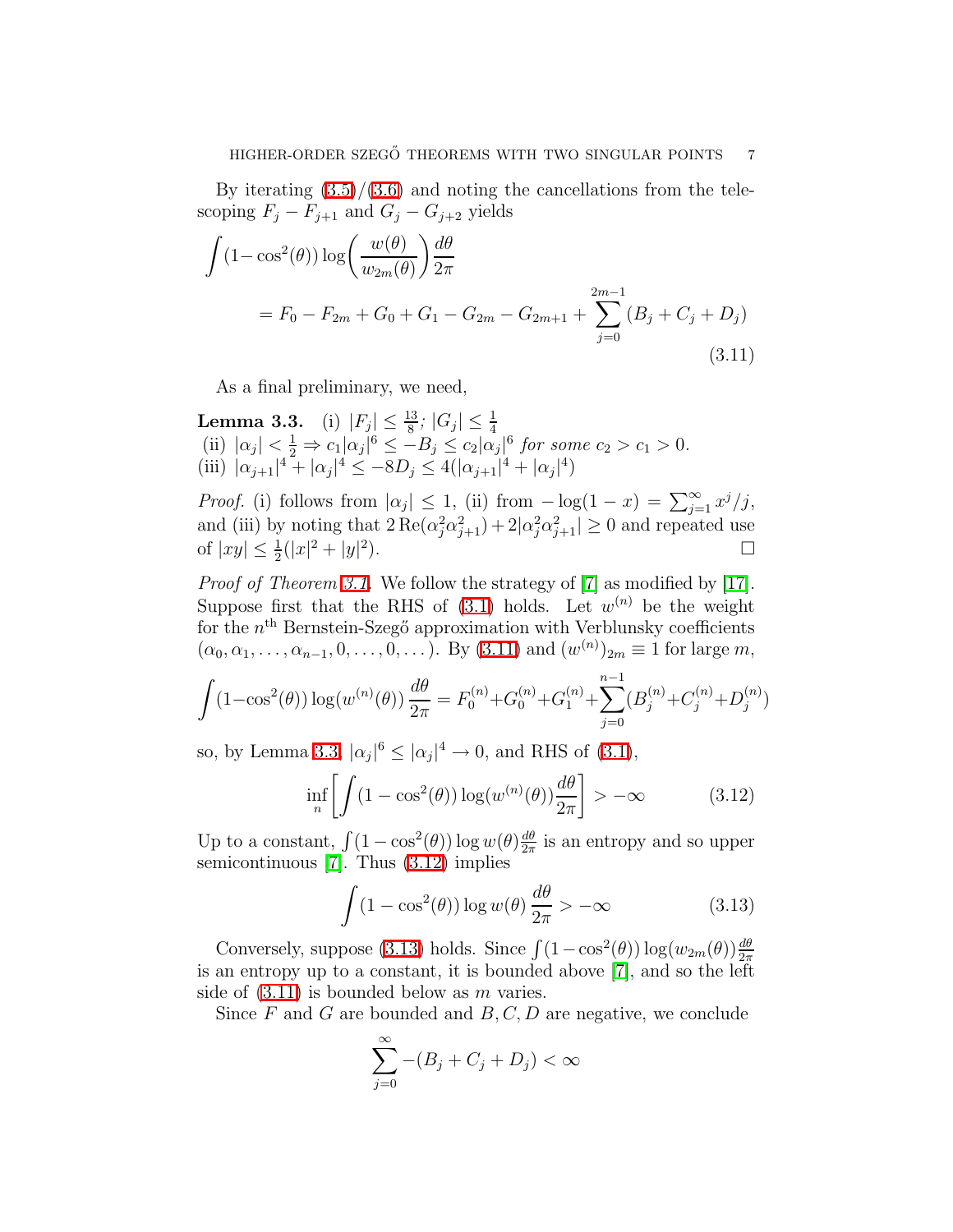<span id="page-7-0"></span>Since  $\sum (-D_j) < \infty$ , Lemma [3.3](#page-6-1) implies  $\sum |\alpha_j|^4 < \infty$ . This implies  $\alpha_j \to 0$ , so  $\sum (-C_j) < \infty$  implies  $\sum |\alpha_j - \alpha_{j+2}|^2 < \infty$ .

4. Singularity of Order 2

Our goal here is to prove Theorem [1.4.](#page-2-2) Since

<span id="page-7-1"></span>
$$
(1 - \cos \theta)^2 = \frac{1}{4} (2 - e^{i\theta} - e^{-i\theta})^2
$$
  
=  $\frac{3}{2} - e^{i\theta} - e^{-i\theta} + \frac{1}{4} e^{2i\theta} + \frac{1}{4} e^{-2i\theta}$ 

we see, by  $(2.9)/(2.10)$  $(2.9)/(2.10)$  that

$$
\int \log \left( \frac{w(\theta)}{w_1(\theta)} \right) (1 - \cos \theta)^2 \frac{d\theta}{2\pi} = 3A_0 - 2 \operatorname{Re}(A_1) + \frac{1}{2} \operatorname{Re}(A_2) \tag{4.1}
$$

with  $A_0, A_1, A_2$  given by  $(2.6)$ – $(2.8)$ .

**Lemma 4.1.** The RHS of  $(4.1) = H_0 + I_0 + J_0 + K_0 - K_1 + L_0 - L_2$  $(4.1) = H_0 + I_0 + J_0 + K_0 - K_1 + L_0 - L_2$ where

$$
H_j = \frac{3}{2} \left[ \log(1 - |\alpha_j|^2) + |\alpha_j|^2 \right]
$$
  
\n
$$
I_j = -\frac{1}{4} |\alpha_{j+2} - 2\alpha_{j+1} + \alpha_j|^2
$$
  
\n
$$
J_j = \frac{1}{4} (\alpha_j \bar{\alpha}_{j+2} + \bar{\alpha}_j \alpha_{j+2}) |\alpha_{j+1}|^2 + \frac{1}{8} (\alpha_j^2 \bar{\alpha}_{j+1}^2 + \bar{\alpha}_j^2 \alpha_{j+1})
$$
  
\n
$$
K_j = -2 \operatorname{Re}(\alpha_j) + \frac{1}{4} \operatorname{Re}(\alpha_j^2)
$$
  
\n
$$
+ \frac{1}{2} \operatorname{Re}(\alpha_{j+1}) - \frac{1}{2} \operatorname{Re}(\alpha_{j+1}|\alpha_j|^2) + \operatorname{Re}[\bar{\alpha}_{j+1}\alpha_j] - |\alpha_j|^2
$$
  
\n
$$
L_j = -\frac{1}{4} |\alpha_j|^2
$$

*Proof.* The non-cross-terms in  $I_0$  are

 $-\frac{1}{4}$  $\frac{1}{4}(|\alpha_2|^2 + 4|\alpha_1|^2 + |\alpha_0|^2) = -\frac{3}{2}$  $\frac{3}{2}|\alpha_0|^2 + (|\alpha_0|^2 - |\alpha_1|^2) + \frac{1}{4}(|\alpha_0|^2 - |\alpha_2|^2)$ which cancel the  $|\alpha_0|^2$  term in  $H_0$ , the final  $|\alpha_j|^2$  term in  $K_0 - K_1$ , and the  $L_0 - L_2$  term.

The cross-terms in  $I_0$  are

$$
-\frac{1}{2} \operatorname{Re}(\bar{\alpha}_2 \alpha_0) - \operatorname{Re}(\bar{\alpha}_2 \alpha_1 + \bar{\alpha}_1 \alpha_0)
$$
  
=  $-\frac{1}{2} \operatorname{Re}(\bar{\alpha}_2 \alpha_0) + 2 \operatorname{Re}(\bar{\alpha}_0 \alpha_1) - \operatorname{Re}(\bar{\alpha}_0 \alpha_1) + \operatorname{Re}(\bar{\alpha}_1 \alpha_2)$ 

The first term comes from the piece of  $\frac{1}{2} \text{Re}(A_2)$  (since  $\bar{\alpha}_0 \alpha_2 \rho_1^2$  =  $\bar{\alpha}_0 \alpha_2 (1 - |\alpha_1|^2)$ , the second from the last term in  $-2 \text{Re}(A_1)$ , and the last two are cancelled by the Re( $\bar{\alpha}_{j+1}\alpha_j$ ) term in  $K_0 - K_1$ .

The  $\alpha_0 - \alpha_1$  term in  $A_0$  leads to the first term in  $K_1 - K_0$ . The first term in  $J_0$  comes from the second half of  $\bar{\alpha}_0 \alpha_2 \rho_1^2 = \bar{\alpha}_0 \alpha_2 - \bar{\alpha}_0 \alpha_2 |\alpha_1|^2$ (the first half in this expression gave a cross-term in  $I_i$ ). The second term in  $J_0$  is the  $\frac{1}{2}\bar{\alpha}_0^2\alpha_1^2$  term in  $A_2$ .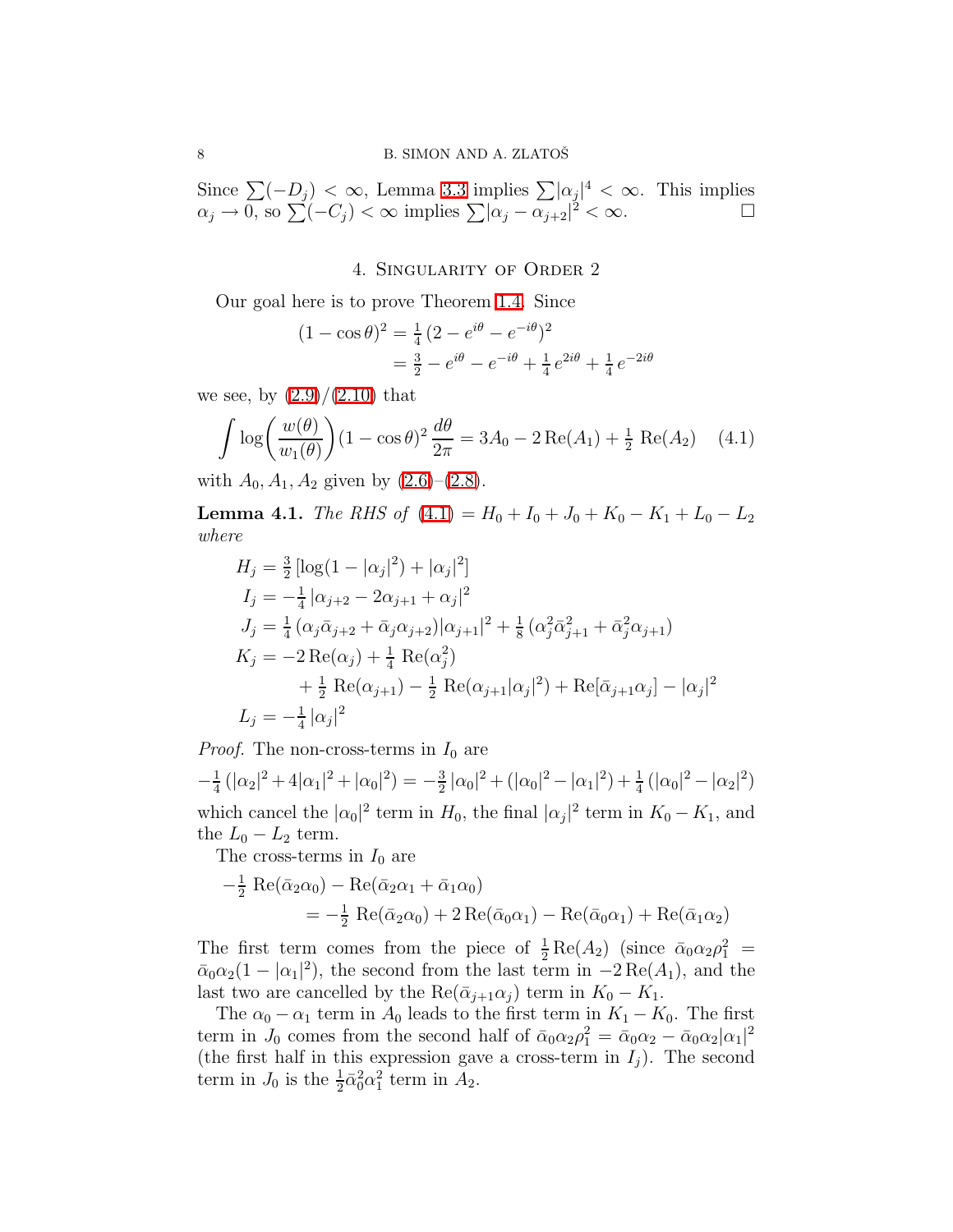The remaining terms in  $A_2$  give precisely the remaining terms in  $K_0 - K_1$ .

<span id="page-8-0"></span>**Lemma 4.2.** The RHS of  $(4.1) = \tilde{H}_0 + \tilde{I}_0 + \tilde{J}_0 + \tilde{K}_0 - \tilde{K}_1 + \tilde{L}_0 - \tilde{L}_2$  $(4.1) = \tilde{H}_0 + \tilde{I}_0 + \tilde{J}_0 + \tilde{K}_0 - \tilde{K}_1 + \tilde{L}_0 - \tilde{L}_2$ , where

$$
\tilde{H}_j = \frac{3}{2} \left[ \log(1 - |\alpha_j|^2) + |\alpha_j|^2 + \frac{1}{2} |\alpha_j|^4 \right]
$$
\n
$$
\tilde{I}_j = I_j
$$
\n
$$
\tilde{J}_j = -\frac{1}{4} |\alpha_{j+1}|^2 |\alpha_j - \alpha_{j+2}|^2 - \frac{1}{8} |\alpha_{j+1}^2 - \alpha_j^2|^2 - \frac{1}{4} (|\alpha_{j+1}|^2 - |\alpha_j|^2)^2
$$
\n
$$
\tilde{K}_j = K_j - \frac{3}{8} |\alpha_j|^2 - \frac{1}{4} |\alpha_{j+1}|^2 |\alpha_j|^2
$$
\n
$$
\tilde{L}_j = L_j
$$

*Proof.* The non-cross-terms in the last two terms in  $\tilde{J}_0$  give

$$
-\frac{3}{8}(|\alpha_0|^4 + |\alpha_1|^4) = -\frac{3}{4}|\alpha_0|^4 + \frac{3}{8}(|\alpha_0|^4 - |\alpha_1|^4)
$$

The first term cancels the  $H_0 - H_0$  term, and the second, the first term in  $(K_0 - \tilde{K}_0) - (K_1 - \tilde{K}_1).$ 

The cross-term in  $-\frac{1}{4}$  $\frac{1}{4}(|\alpha_{j+1}|^2 - |\alpha_j|^2)^2$  and the non-cross-terms in  $-\frac{1}{4}$  $\frac{1}{4}|\alpha_{j+1}|^2|\alpha_j-\alpha_{j+2}|^2$  combine to  $-\frac{1}{4}$  $\frac{1}{4}|\alpha_{j+2}|^2|\alpha_{j+1}|^2+\frac{1}{4}$  $\frac{1}{4}|\alpha_{j+1}|^2 |\alpha_j|^2$  and are cancelled by the second term in  $(K_0 - \tilde{K}_0) - (K_1 - \tilde{K}_1)$ . The cross-term in  $-\frac{1}{8}$  $\frac{1}{8}|\alpha_{j+1}^2-\alpha_j^2|^2$  is the second term in  $J_0$  and finally, the cross-term in  $-\frac{1}{4}$  $\frac{1}{4}|\alpha_{j+1}|^2|\alpha_j-\alpha_{j+2}|^2$  is the first term in  $J_0$ .

<span id="page-8-1"></span>**Lemma 4.3.** (i) 
$$
|\tilde{K}_j| \leq \frac{47}{8}
$$
;  $|\tilde{L}_j| \leq \frac{1}{4}$   
\n(ii)  $|\alpha_j| < \frac{1}{2} \Rightarrow d_1 |\alpha_j|^6 \leq -\tilde{H}_j \leq d_2 |\alpha_j|^6$  for some  $d_2 > d_1 > 0$ .  
\n(iii)  $\tilde{J}_j \leq 0$   
\n(iv)  $\sum_{j=0}^{\infty} (-\tilde{I}_j) + |\alpha_j|^6 < \infty \Rightarrow \sum_{j=0}^{\infty} |\alpha_{j+1} - \alpha_j|^3 < \infty$   
\n(v)  $\sum_{j=0}^{\infty} (-\tilde{I}_j) + |\alpha_j|^6 < \infty \Rightarrow \sum_{j=0}^{\infty} (-\tilde{J}_j) < \infty$ 

Remark. (iv) is essentially a discrete version of the inequality of Gagliardo [\[4\]](#page-14-11) and Nirenberg [\[12\]](#page-14-12).

*Proof.* (i) follows from  $|\alpha_j| < 1$ , (ii) is just (ii) of Lemma [3.3](#page-6-1) (since  $\tilde{H}_j = 3B_j$ , and (iii) is trivial.

To prove (iv), we let  $\delta$  be given by [\(1.9\)](#page-2-4) and let

$$
\partial = \delta - 1 \tag{4.2}
$$

so since  $\delta^* = \delta^{-1}$  ( $\delta$  is unitary on  $\ell^2$ ), we have

$$
\partial^* = \delta^* - 1 = -\delta^{-1}\partial = -\delta^*\partial \tag{4.3}
$$

As a result, if  $\alpha$  is a finite sequence, then

$$
\sum_{n} |(\partial \alpha)_n|^3 = \sum_{n} (\partial \alpha)_n (\partial \bar{\alpha})_n |\partial \alpha|_n
$$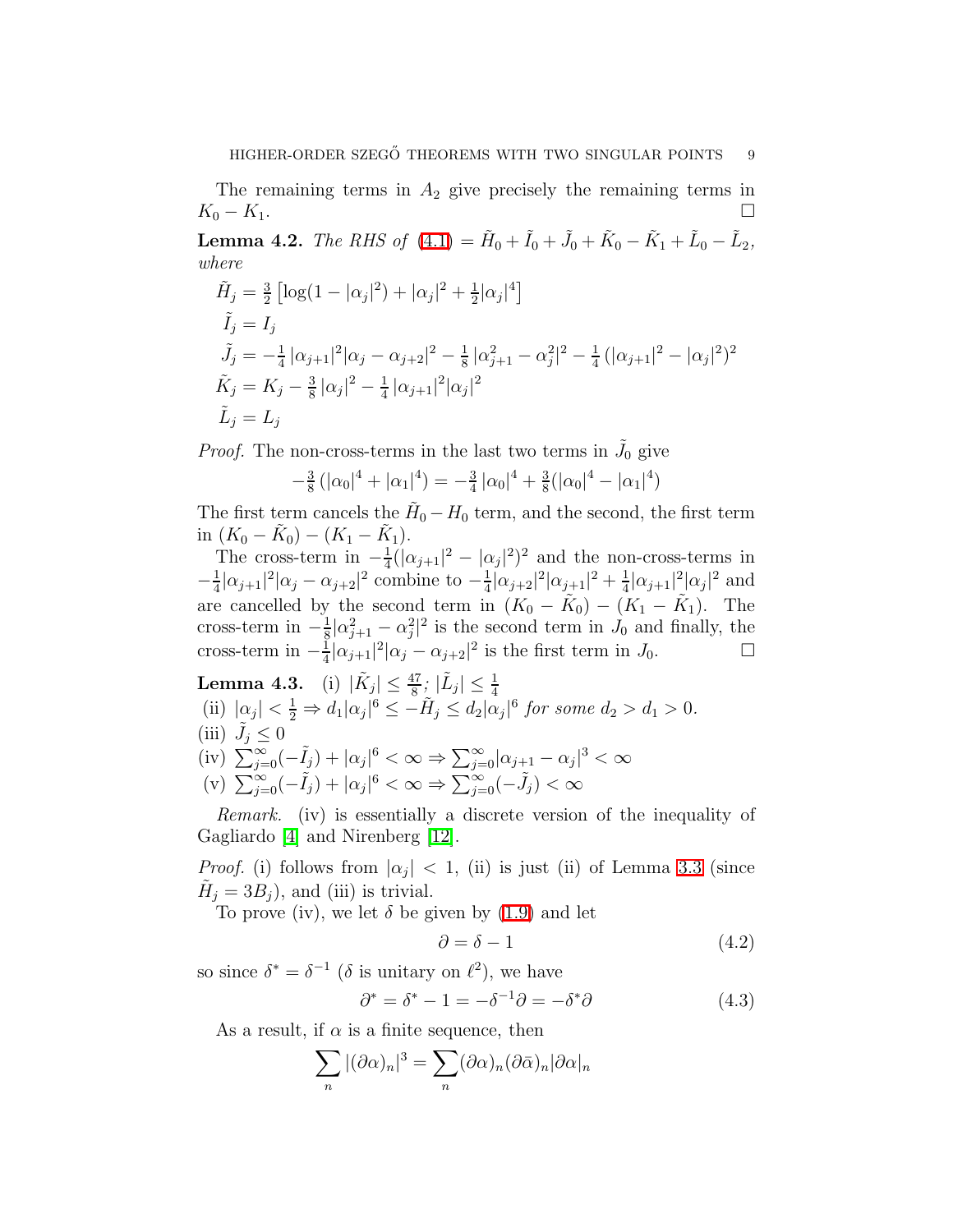<span id="page-9-2"></span>
$$
= -\sum_{n} (\delta \alpha)_{n} [\partial \{ (\partial \bar{\alpha}) | \partial \alpha] \}]_{n} \tag{4.4}
$$

Moreover, we have a discrete Leibnitz rule,

$$
\partial(fg) = (\delta f)(\delta g) - fg
$$
  
= (\delta f)\partial g + (\partial f)g (4.5)

and since  $|a - b| \ge |a| - |b|$  by the triangle inequality,

<span id="page-9-1"></span><span id="page-9-0"></span>
$$
|\partial|f|| \le |\partial f| \tag{4.6}
$$

which is a discrete Kato inequality.

By [\(4.5\)](#page-9-0),

$$
\partial \{(\partial \bar{\alpha})|\partial \alpha|\} = [\delta(\partial \bar{\alpha})]\partial |\partial \alpha| + (\partial^2 \bar{\alpha})|\partial \alpha|
$$

so, by [\(4.6\)](#page-9-1),

$$
|\partial \{(\partial \bar{\alpha})|\partial \alpha|\}| \leq |\partial^2 \alpha| \, |\delta(\partial \bar{\alpha})| + |\partial^2 \alpha| \, |\partial \alpha|
$$

Using Hölder's inequality with  $\frac{1}{6} + \frac{1}{2} + \frac{1}{3} = 1$  and [\(4.4\)](#page-9-2), we get

<span id="page-9-3"></span>
$$
\|\partial\alpha\|_3^3 \le 2\|\alpha\|_6 \|\partial^2\alpha\|_2 \|\partial\alpha\|_3
$$

(because  $\|\delta \alpha\|_p = \|\alpha\|_p$ ), so

$$
\sum_{n} |(\partial \alpha)_n|^3 \le 2^{3/2} \bigg( \sum_{n} |\alpha_n|^6 \bigg)^{1/4} \bigg( \sum_{n} |(\partial^2 \alpha)_n|^2 \bigg)^{3/4} \tag{4.7}
$$

Having proven [\(4.7\)](#page-9-3) for  $\alpha$ 's of finite support, we get it for any  $\alpha$  with the right side finite since  $\sum_{n} |\alpha_n|^6 < \infty$  implies  $\alpha_n \to 0$ , which allows one to cut off  $\alpha$  at N and take  $N \to \infty$  in [\(4.7\)](#page-9-3). But (4.7) implies (iv).

To prove (v), we control the individual terms in  $\sum (-\tilde{J}_j)$ . First,

$$
\| |\alpha|^2 |\delta^2 \alpha - \alpha|^2 \|_1 \leq \| \alpha^2 \|_3 \| |\delta^2 \alpha - \alpha|^2 \|_{3/2}
$$

(by Hölder's inequality with  $\frac{1}{3} + \frac{2}{3} = 1$ )

$$
\leq 4||\alpha||_6^2||\partial\alpha||_3^2 < \infty
$$

(by first using  $\|\delta^2 \alpha - \alpha\|_3 \leq 2\|\partial \alpha\|_3$  and then (iv)). Next,

$$
|\alpha_{j+1}^2 - \alpha_j^2|^2 \le (|\alpha_{j+1}| + |\alpha_{j+1}|)^2 |\alpha_{j+1} - \alpha_j|^2
$$

can be controlled as the first term was and the final term is controlled in the same way since  $|\alpha_{j+1}|^2 - |\alpha_j|^2 \leq |\alpha_{j+1}^2 - \alpha_j^2$  $\Box$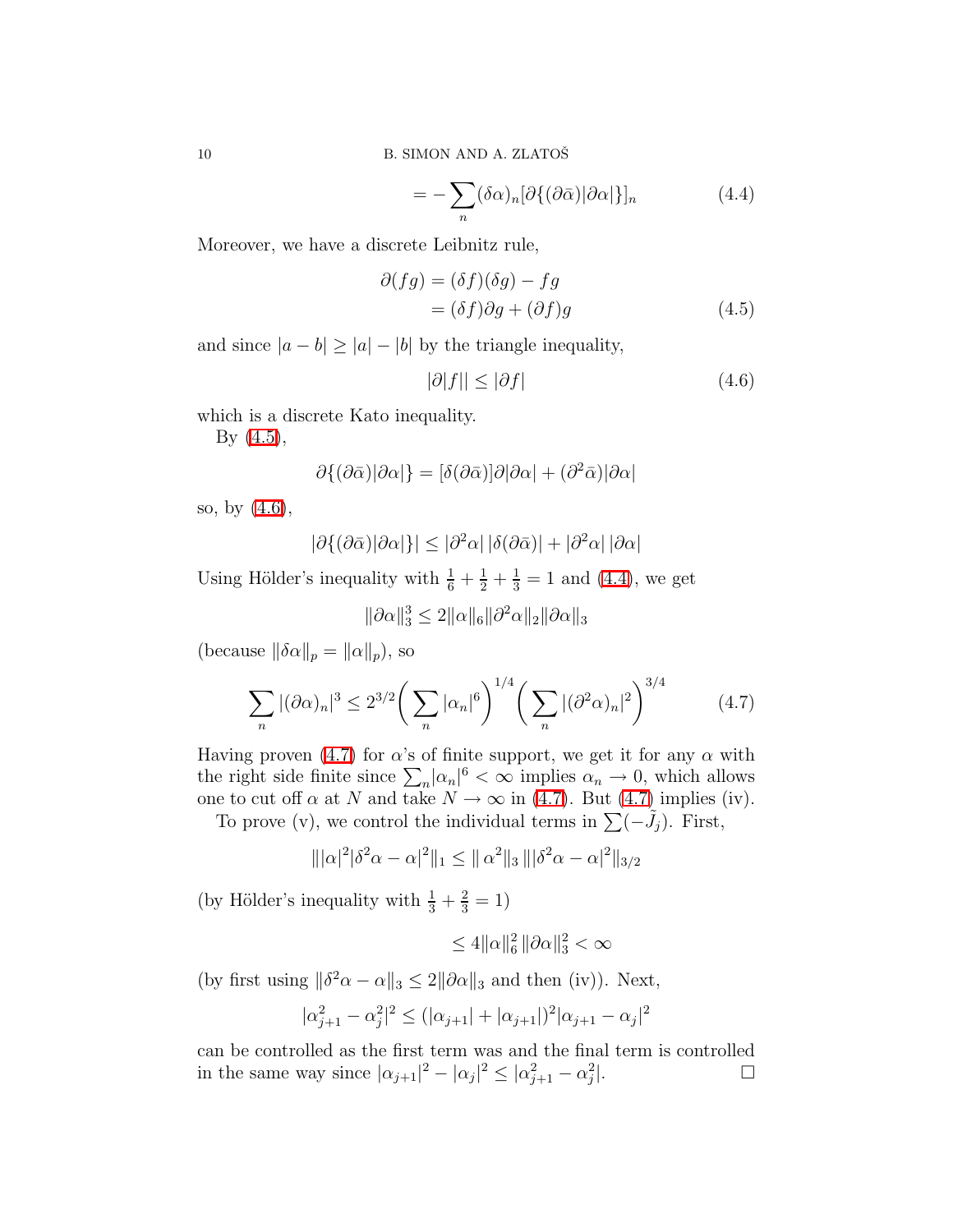Proof of Theorem [1.4.](#page-2-2) Suppose first that the right-hand side of [\(1.10\)](#page-2-5) holds, that is,  $\alpha \in \ell^6$  and  $\partial^2 \alpha \in \ell^2$ . Iterate *n* times  $(4.1)/$ Lemma [4.2](#page-8-0) for the  $n^{\text{th}}$  Bernstein-Szegő approximation (with weight  $w^{(n)}$ ) to obtain

$$
\inf_{n} \left[ \int (1 - \cos \theta)^2 \log(w^{(n)}(\theta)) \, \frac{d\theta}{2\pi} \right] > -\infty
$$

since the left side is just

$$
\inf_n \Big[\tilde K_0^{(n)}+\tilde L_0^{(n)}+\tilde L_1^{(n)}+\sum_{j=0}^{n-1}(\tilde H^{(n)}_j+\tilde I_j^{(n)}+\tilde J_j^{(n)})\Big]
$$

which is finite by Lemma [4.3](#page-8-1) and the hypothesis. Again we have that  $\int (1 - \cos \theta)^2 \log w(\theta) \frac{d\theta}{2\pi}$  $\frac{d\theta}{2\pi}$  is an entropy up to a constant and so upper semicontinuous. Thus RHS of  $(1.10) \Rightarrow$  LHS of  $(1.10)$ .

For the opposite direction, as in the last section, we use iterated  $(4.1)/$  $(4.1)/$ Lemma [4.2](#page-8-0) plus the fact that  $\int (1 - \cos \theta)^2 \log(w_{2m}(\theta)) \frac{d\theta}{2\pi}$  is bounded from above to conclude

$$
\sum_{j=0}^{\infty} -(\tilde{H}_j + \tilde{I}_j + \tilde{J}_j) < \infty
$$

Since each is positive,  $\sum (-\tilde{H}_j) < \infty$ , which implies  $\sum |\alpha_j|^6 < \infty$  by (ii) of Lemma [4.3,](#page-8-1) and  $\sum_{j=0}^{\infty}(-\tilde{I}_j) < \infty$ , which implies  $\partial^2 \alpha \in \ell^2$ .  $\Box$ 

### <span id="page-10-1"></span>5. The General Case

<span id="page-10-0"></span>Finally, we turn to the general case of Theorem [1.3,](#page-2-1) and we define

$$
\mathcal{I}_m \equiv \int \left[1 - \cos(\theta - \theta_1)\right] \left[1 - \cos(\theta - \theta_2)\right] \log\left(\frac{w(\theta)}{w_m(\theta)}\right) \frac{d\theta}{2\pi} \tag{5.1}
$$

Using  $(2.9)$  and  $(2.10)$ , we obtain

$$
\mathcal{I}_1 = \frac{4 + e^{i(\theta_1 - \theta_2)} + e^{-i(\theta_1 - \theta_2)}}{4} A_0 - \text{Re}\left[ (e^{i\theta_1} + e^{i\theta_2}) A_1 \right] + \frac{1}{2} \text{Re}\left[ e^{i(\theta_1 + \theta_2)} A_2 \right]
$$
(5.2)

The situation is now somewhat more complicated than in the previous sections and it will be more convenient to work with  $\mathcal{I}_m$  from the start, only keeping track of the essential components of the sums (analogs of  $\sum (B_j + C_j + D_j)$  and  $\sum (\tilde{H}_j + \tilde{I}_j + \tilde{J}_j)$  above) and ignore the ones that are always bounded and hence irrelevant for us (analogs of  $F_0 - F_1 + G_0 + G_1 - G_m - G_{m+1}$  and  $\tilde{K}_0 - \tilde{K}_m + \tilde{L}_0 + \tilde{L}_1 - \tilde{L}_m + \tilde{L}_{m+1}$ .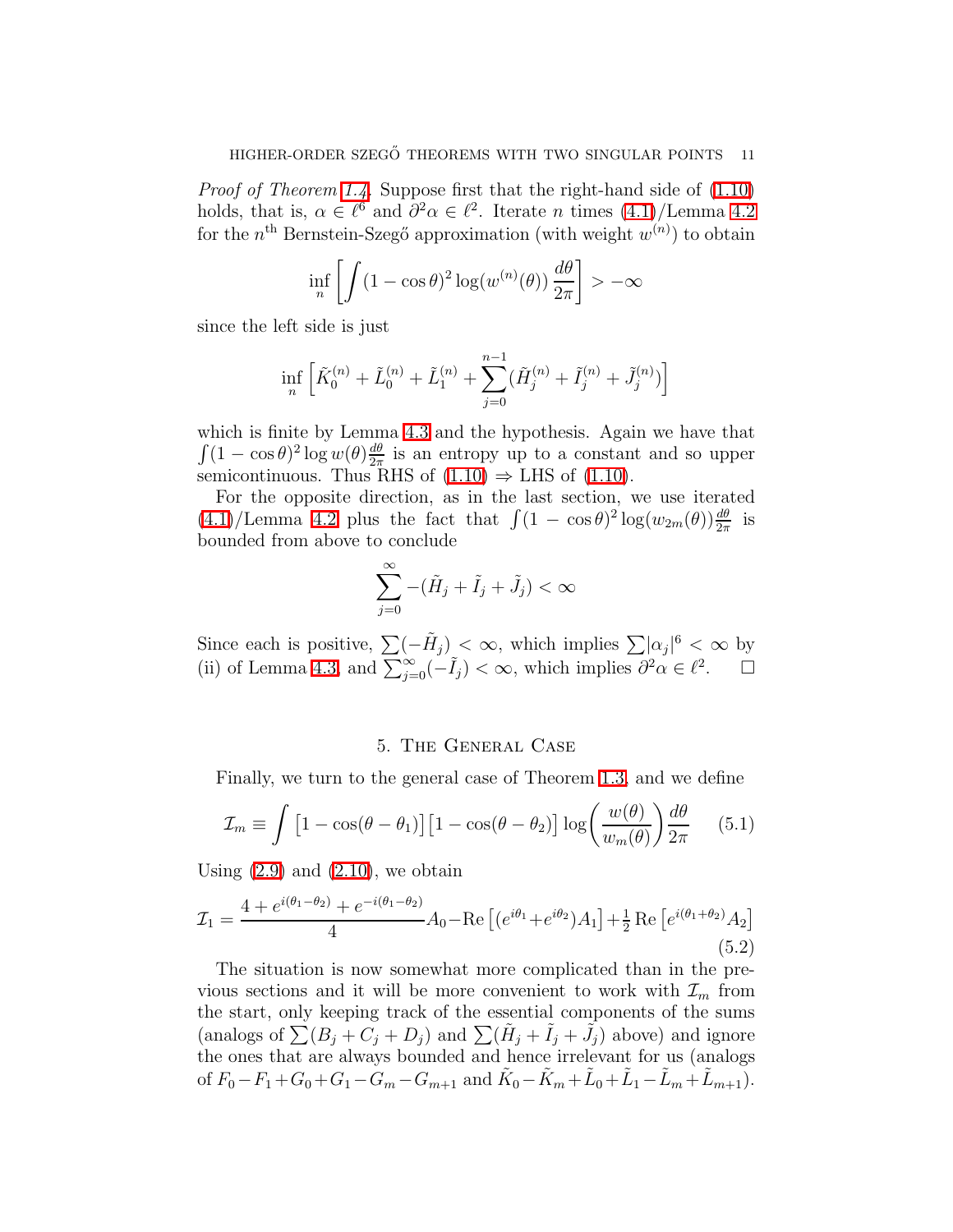Hence substituting  $(2.6)$ – $(2.8)$  in  $(5.2)$  and iterating, we obtain

$$
\mathcal{I}_m = C_{\alpha,m} + \frac{4 + e^{i(\theta_1 - \theta_2)} + e^{-i(\theta_1 - \theta_2)}}{4} \sum_{j=0}^{m-1} \log(1 - |\alpha_j|^2)
$$

$$
+ \sum_{j=0}^{m-1} \text{Re}\left\{ \left( e^{i\theta_1} + e^{i\theta_2} \right) \alpha_{j+1} \bar{\alpha}_j - \frac{1}{2} e^{i(\theta_1 + \theta_2)} \left[ \alpha_{j+2} \bar{\alpha}_j (1 - |\alpha_{j+1}|^2) - \frac{1}{2} \alpha_{j+1}^2 \bar{\alpha}_j^2 \right] \right\}
$$

where

$$
C_{\alpha,m} \equiv -\operatorname{Re}\left[ (e^{i\theta_1} + e^{i\theta_2})(\alpha_0 - \alpha_m) \right] + \frac{1}{2}\operatorname{Re}\left[ e^{i(\theta_1 + \theta_2)} \left( \frac{1}{2}\alpha_0^2 - \frac{1}{2}\alpha_m^2 + \alpha_1 - \alpha_{m+1} - \alpha_1|\alpha_0^2 + \alpha_{m+1}|\alpha_m|^2 \right) \right]
$$

We let

<span id="page-11-1"></span>
$$
\beta_j \equiv \alpha_j e^{i(\theta_1 + \theta_2)j/2}
$$

and

$$
a \equiv \frac{1}{2} \left( e^{i(\theta_1 - \theta_2)/2} + e^{-i(\theta_1 - \theta_2)/2} \right) \in (-1, 1)
$$

We will assume  $a \neq 0$  since the case when  $\theta_1$  and  $\theta_2$  are antipodal follows from Theorem [3.1.](#page-4-6) With  $C_{\beta,m} \equiv C_{\alpha,m}$  and all the sums taken from 0 to  $m-1$ , the above becomes

$$
\mathcal{I}_m = C_{\beta,m} + \left(\frac{1}{2} + a^2\right) \sum \log(1 - |\beta_j|^2) + a \sum \left[\beta_{j+1}\bar{\beta}_j + \bar{\beta}_{j+1}\beta_j\right] \n- \frac{1}{4} \sum \left[\beta_{j+2}\bar{\beta}_j(1 - |\beta_{j+1}|^2) + \bar{\beta}_{j+2}\beta_j(1 - |\beta_{j+1}|^2)\right] \n+ \frac{1}{8} \sum \left[\beta_{j+1}^2 \bar{\beta}_j^2 + \bar{\beta}_{j+1}^2 \beta_j^2\right]
$$
\n(5.3)

In the following manipulations with the sums, we will use  $C_{\beta,m}$  as a general pool/depository of terms that will be added/left over in order to keep all the sums from 0 to  $m-1$ . Its value will therefore change along the argument, but it will always depend on a few  $\beta_j$ 's with j close to 0 or  $m$  only (i.e., it will gather all the "irrelevant" terms) and will always be bounded by a universal constant.

**Lemma 5.1.** With  $C_{\beta,m}$  universally bounded, we have

<span id="page-11-0"></span>
$$
\mathcal{I}_m = C_{\beta,m} + \left(\frac{1}{2} + a^2\right) \sum \left[ \log(1 - |\beta_j|^2) + |\beta_j|^2 + \frac{1}{2} |\beta_j|^4 \right] \n- \frac{1}{4} \sum (1 - |\beta_{j+1}|^2) |\beta_{j+2} - 2a\beta_{j+1} + \beta_j|^2 \n- \frac{1}{4} \sum |\beta_{j+1}|^2 |\beta_{j+2} - 2a\beta_{j+1}|^2 - \frac{1}{4} \sum |\beta_{j+1}|^2 |\beta_j - 2a\beta_{j+1}|^2 \n- \frac{1}{8} \sum |\beta_{j+1}^2 - \beta_j^2|^2 + \frac{1}{2}a^2 \sum |\beta_j|^4
$$
\n(5.4)

with all the sums taken from 0 to  $m-1$ .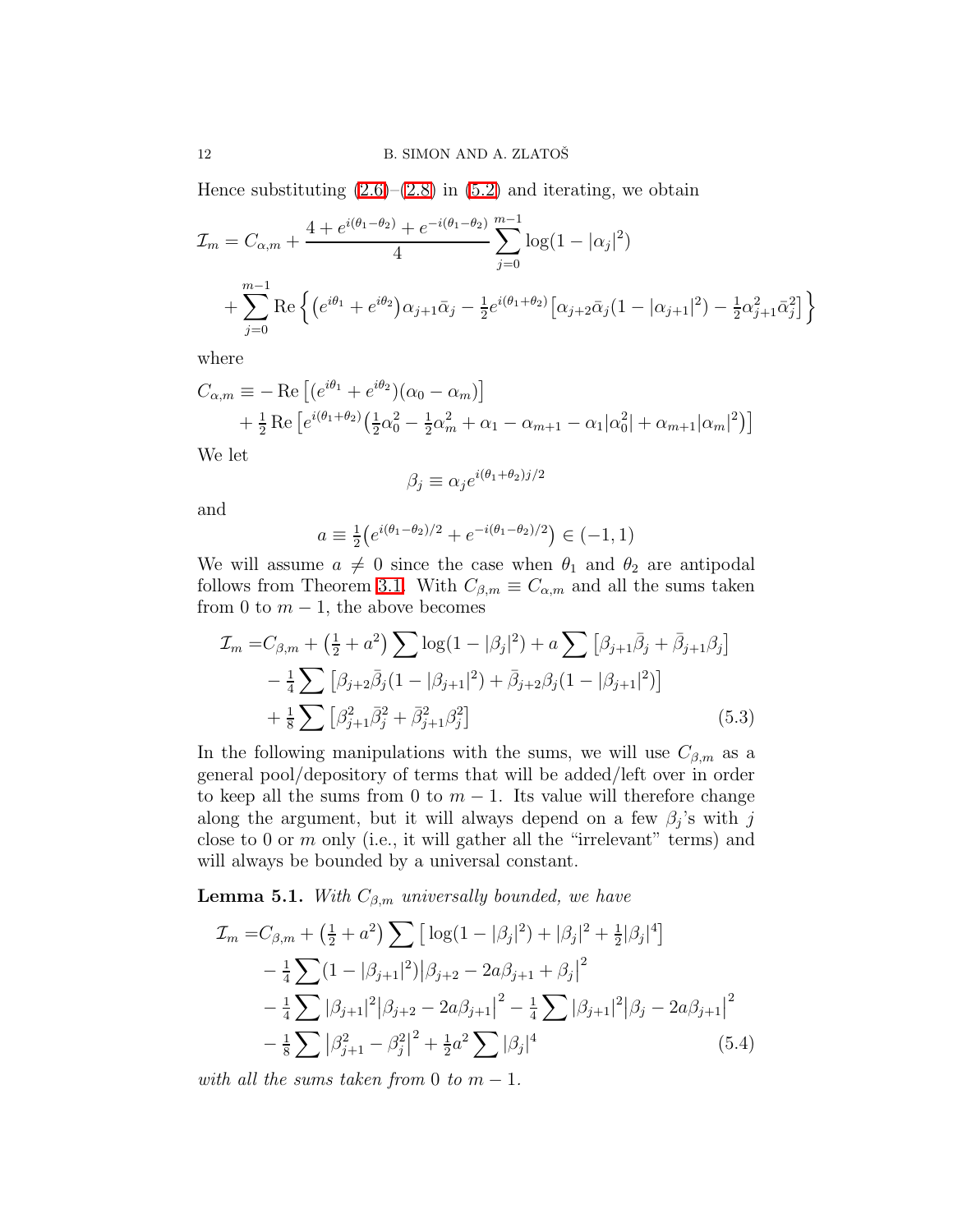<span id="page-12-2"></span>*Remarks.* 1. This enables us to prove the " $\Leftarrow$ " part of [\(1.8\)](#page-2-6) (even if  $a = 0$ ) since

$$
\left| \left\{ (\delta - e^{-i\theta_2}) (\delta - e^{-i\theta_1}) \alpha \right\}_j \right| = \left| \beta_{j+2} - 2a \beta_{j+1} + \beta_j \right| \tag{5.5}
$$

But to prove the other implication, we first need to deal with the last sum in  $(5.4)$ , which has the "wrong" sign.

2. Note that we actually did not need to exclude the case  $a = 0$ since then the last sum in  $(5.4)$  vanishes and an examination of  $(5.4)$ shows that  $\lim_{m\to\infty} \mathcal{I}_m > -\infty$  if and only if the RHS of [\(1.8\)](#page-2-6) holds. An argument from the proofs of Theorems [1.3](#page-2-1) and [1.4](#page-2-2) then gives the " $\Rightarrow$ " part of [\(1.8\)](#page-2-6).

Proof. Multiplying out the terms in the second, third, and fourth sums of [\(5.4\)](#page-11-0) and after obvious cancellations, we are left with

<span id="page-12-0"></span>
$$
-\frac{1}{4}\sum_{j=1}^{\infty} \left[ |\beta_{j+1}|^2 \left( 4a^2|\beta_{j+1}|^2 - \beta_{j+2}\bar{\beta}_j - \bar{\beta}_{j+2}\beta_j \right) + |\beta_{j+2} - 2a\beta_{j+1} + \beta_j|^2 \right]
$$
  
But this is just

But this is just

$$
-\frac{1}{4}\sum [\beta_{j+2}|^2 + 4a^2|\beta_{j+1}|^2 + |\beta_j|^2 + 4a^2|\beta_{j+1}|^4]
$$
(5.6)

plus the second and third sums in [\(5.3\)](#page-11-1), the latter written as

$$
\frac{1}{2}a\sum [\beta_{j+2}\bar{\beta}_{j+1} + \bar{\beta}_{j+2}\beta_{j+1} + \beta_{j+1}\bar{\beta}_j + \bar{\beta}_{j+1}\beta_j]
$$

(with  $C_{\beta,m}$  keeping the change). Adding the fifth and sixth sums in  $(5.4)$  to  $(5.6)$  and subtracting the last sum in  $(5.3)$ , we obtain

$$
-\frac{1}{4}\sum_{i}(2+4a^{2})|\beta_{j}|^{2} - \frac{1}{8}\sum_{i}(2+4a^{2})|\beta_{j}|^{4}
$$

(again replacing all  $|\beta_{j+1}|$  and  $|\beta_{j+2}|$  by  $|\beta_j|$  and adding the difference to  $C_{\beta,m}$ ). But this together with the first sum in [\(5.4\)](#page-11-0) gives exactly the first sum in  $(5.3)$ .

We define

<span id="page-12-1"></span>
$$
\gamma_j \equiv \beta_{j+2} - 2a\beta_{j+1} + \beta_j
$$

then the second, third, and fourth sums in [\(5.4\)](#page-11-0) involve  $|\gamma_j|, |\gamma_j - \beta_j|$ and  $|\gamma_j - \beta_{j+2}|$ . Using  $|x - y|^2 \ge |x|^2 + |y|^2 - 2|x||y|$  for the last two, we obtain (with a new  $C_{\beta,m}$ )

$$
(-8)\mathcal{I}_m \ge C_{\beta,m} + \sum O(|\beta_j|^6) + \sum (2+2|\beta_{j+1}|^2)|\gamma_j|^2
$$
  
+4 $\sum |\beta_{j+1}|^2|\beta_j|^2 - 4\sum |\beta_{j+1}|^2(|\beta_{j+2}| + |\beta_j|)|\gamma_j|$   
+ $\sum |\beta_{j+1}^2 - \beta_j^2|^2 - 4a^2\sum |\beta_{j+1}|^4$  (5.7)

since

$$
\log(1 - |\beta_j|^2) + |\beta_j|^2 + \frac{1}{2}|\beta_j|^4 = O(|\beta_j|^6)
$$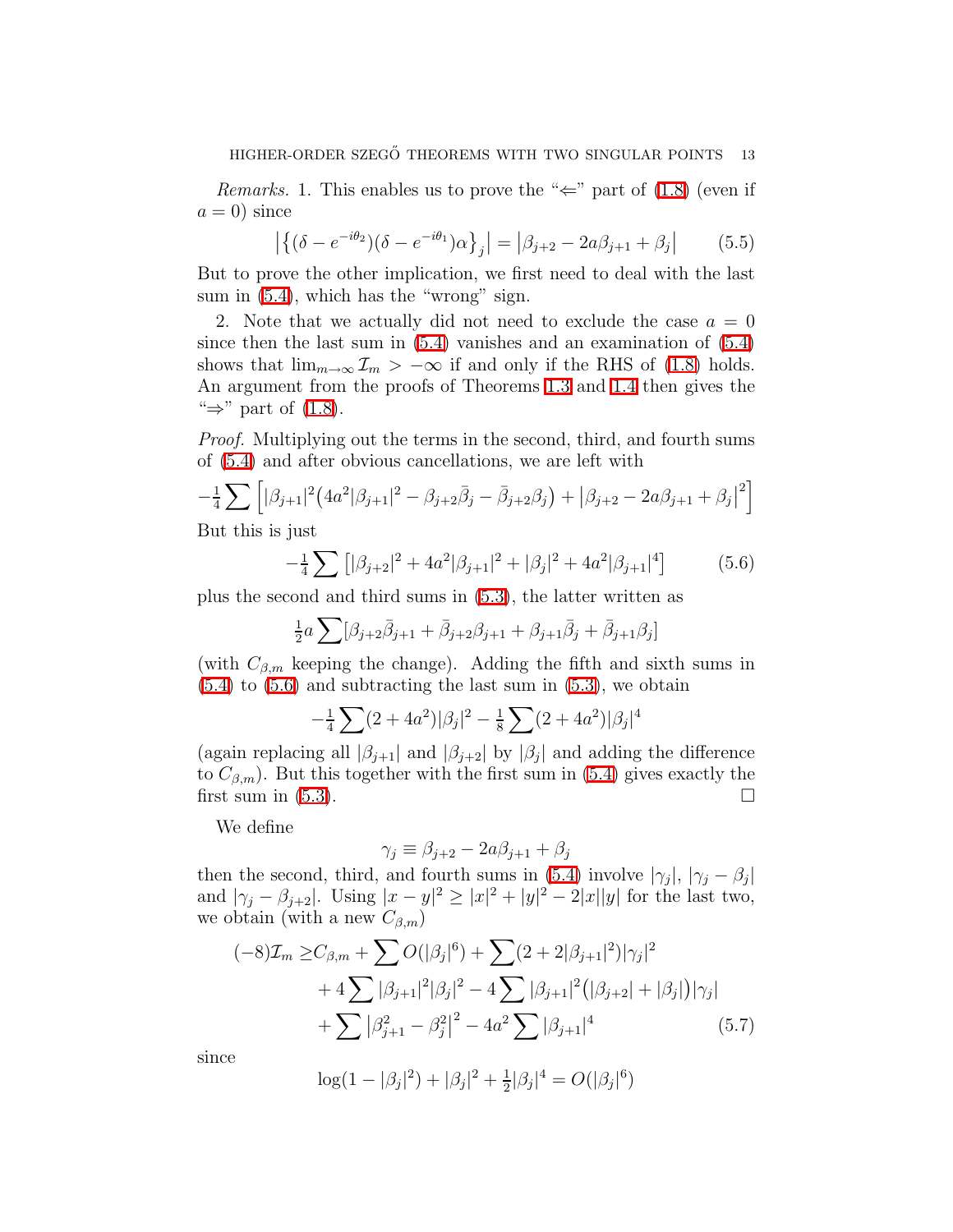Next, we use  $-4xy \ge -8x^2 - \frac{1}{2}$  $\frac{1}{2}y^2$  with  $x = |\beta_{j+1}|^2(|\beta_{j+2}| + |\beta_j|)$  and  $y = |\gamma_j|$  to estimate the fourth sum by  $\sum O(|\beta_j|^6) - \frac{1}{2}$  $\frac{1}{2}\sum |\gamma_j|^2$ . Also,

$$
-4a^{2} \sum |\beta_{j+1}|^{4} = -\sum |\beta_{j+1}|^{2} |\beta_{j+2} + \beta_{j} - \gamma_{j}|^{2}
$$
  
\n
$$
\geq -\sum |\beta_{j+1}|^{2} |\beta_{j+2} + \beta_{j}|^{2} - \sum |\beta_{j+1}|^{2} |\gamma_{j}|^{2}
$$
  
\n
$$
-2 \sum |\beta_{j+1}|^{2} |\beta_{j+2} + \beta_{j}| |\gamma_{j}|
$$
  
\n
$$
\geq C_{\beta,m} - 4 \sum |\beta_{j+1}|^{2} |\beta_{j}|^{2} - \sum |\beta_{j+1}|^{2} |\gamma_{j}|^{2}
$$
  
\n
$$
- \sum O(|\beta_{j}|^{6}) - \frac{1}{4} \sum |\gamma_{j}|^{2}
$$

again using  $-2xy \ge -4x^2 - \frac{1}{4}$  $\frac{1}{4}y^2$ . Plugging these into [\(5.7\)](#page-12-1), we have

$$
(-8)\mathcal{I}_m \geq C_{\beta,m} + \sum O(|\beta_j|^6) + \sum \left(\frac{5}{4} + |\beta_{j+1}|^2\right) |\gamma_j|^2 + \sum |\beta_{j+1}^2 - \beta_j^2|^2
$$

The last sum is just  $\sum_{i=1}^{\infty}(|\beta_{j+2}^2-\beta_{j+1}^2|^2+|\beta_{j+1}^2-\beta_{j}^2|^2)$  plus a piece that goes into  $C_{\beta,m}$ . Letting  $\varepsilon \equiv \frac{1}{3} \min\{2|a|, 2-2|a|\} > 0$ , we obtain

$$
|\beta_{j+1}|^2 |\gamma_j|^2 + \frac{1}{2} |\beta_{j+2}^2 - \beta_{j+1}^2|^2 + \frac{1}{2} |\beta_{j+1}^2 - \beta_j^2|^2 \ge \frac{1}{2} \varepsilon^4 |\beta_{j+1}|^4
$$

Indeed, if the third term is smaller than  $\frac{1}{2} \varepsilon^4 |\beta_{j+1}|^4$ , then  $|\beta_j - \beta_{j+1}|$  or  $|\beta_j + \beta_{j+1}|$  is less than  $\varepsilon |\beta_{j+1}|$ , and similarly for the second term. But then  $|\beta_{j+2} + \beta_j|/|\beta_{j+1}| \in [0, 2\varepsilon) \cup (2 - 2\varepsilon, 2 + 2\varepsilon)$  and so  $|\gamma_j|/|\beta_{j+1}| \ge$  $\min\{2|a|-2\varepsilon, 2-2\varepsilon-2|a|\}\geq\varepsilon$ , meaning that the first term is at least  $\varepsilon^2 |\beta_{j+1}|^4$ . So finally,

$$
(-8)\mathcal{I}_m \geq C_{\beta,m} + \sum O(|\beta_j|^6) + \sum |\gamma_j|^2 + \frac{1}{2}\varepsilon^4 \sum |\beta_j|^4
$$

that is (by [\(5.5\)](#page-12-2) and the definition of  $\beta_j$ ,  $\gamma_j$ ),

$$
\mathcal{I}_m \le C_{\alpha,m} + \sum O(|\alpha_j|^6) - \frac{1}{8} \sum \left| \left\{ (\delta - e^{-i\theta_2}) (\delta - e^{-i\theta_1}) \alpha \right\}_j \right|^2 - \frac{1}{16} \varepsilon^4 \sum_{(5.8)} |\alpha_j|^4
$$
\n
$$
(5.8)
$$

Proof of Theorem [1.3.](#page-2-1) If the RHS of [\(1.8\)](#page-2-6) holds, then the RHS of [\(5.4\)](#page-11-0) for the  $n<sup>th</sup>$  Bernstein-Szegő approximation (with  $m \geq n$ ) is bounded  $(in n)$ , and so

$$
\inf_{n} \left[ \int \left[ 1 - \cos(\theta - \theta_1) \right] \left[ 1 - \cos(\theta - \theta_2) \right] \log(w^{(n)}(\theta)) \frac{d\theta}{2\pi} \right] > -\infty
$$

By upper semicontinuity of the above integral (which is again an entropy up to a constant), we obtain the LHS of [\(1.8\)](#page-2-6).

Conversely, assume the LHS of [\(1.8\)](#page-2-6) holds. Then the essential support of w all of  $\partial \mathbb{D}$ , and so by Rakhmanov's theorem [\[13\]](#page-14-13),  $|\alpha_j| \to 0$ .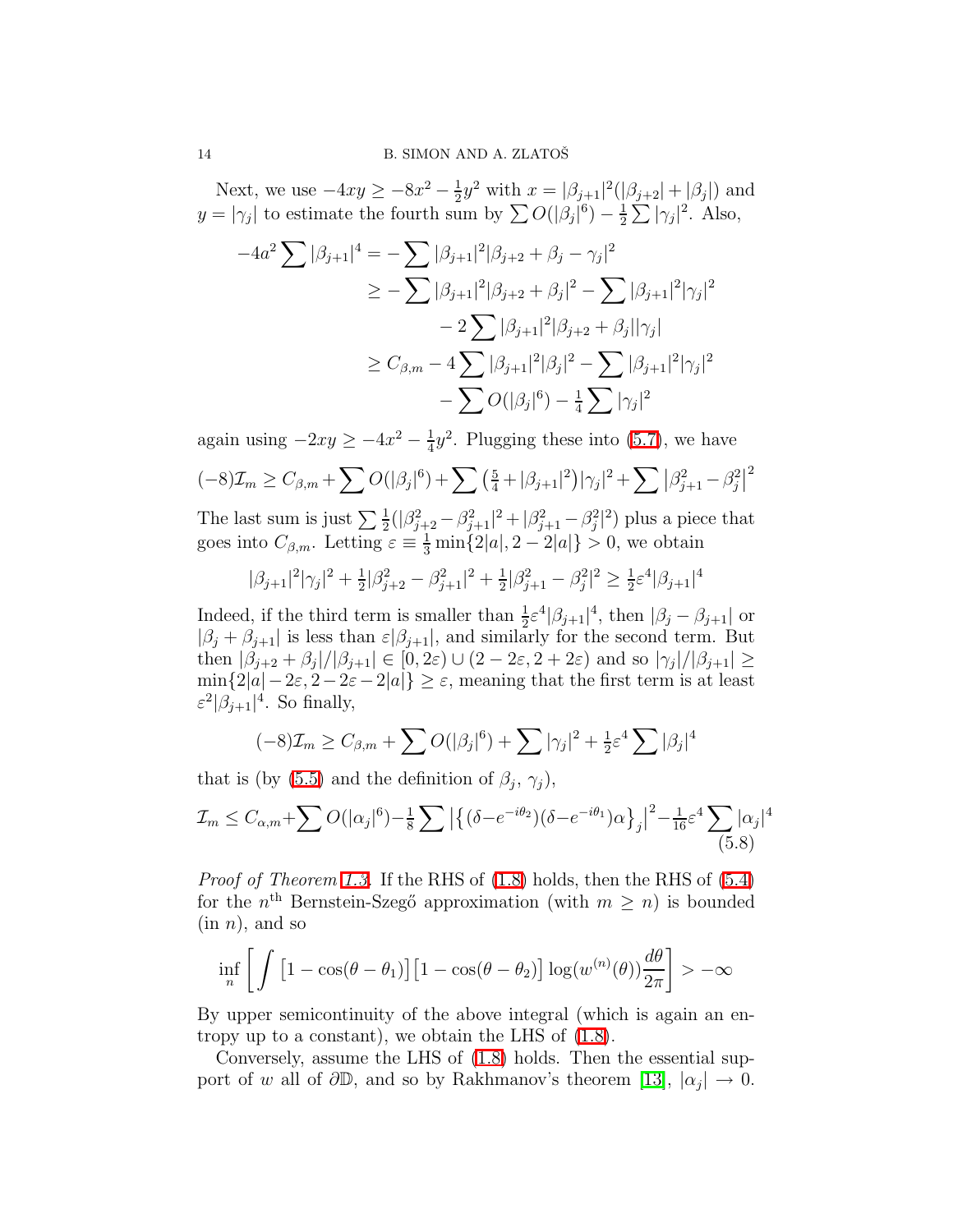#### HIGHER-ORDER SZEGŐ THEOREMS WITH TWO SINGULAR POINTS 15

Hence, starting from some j, we have  $O(|\alpha_j|^6) \leq \frac{1}{32} \varepsilon^4 |\alpha_j|^4$  and so

$$
\mathcal{I}_m \le D_{\alpha,m} - \frac{1}{8} \sum \left| \left\{ (\delta - e^{-i\theta_2}) (\delta - e^{-i\theta_1}) \alpha \right\}_j \right|^2 - \frac{1}{32} \varepsilon^4 \sum |\alpha_j|^4 \tag{5.9}
$$

for large m and some bounded (in m)  $D_{\alpha,m}$ . As in the previous sections,  $\int [1-\cos(\theta-\theta_1)] [1-\cos(\theta-\theta_2)] \log(w_m(\theta)) \frac{d\theta}{2\pi}$  is bounded above, and so  $\mathcal{I}_m$  is bounded below by the hypothesis. [\(5.9\)](#page-14-14) then shows that the RHS of  $(1.8)$  holds.

#### <span id="page-14-14"></span>**REFERENCES**

- <span id="page-14-2"></span>[1] P.A. Deift and R. Killip, On the absolutely continuous spectrum of onedimensional Schrödinger operators with square summable potentials, Comm. Math. Phys. 203 (1999), 341–347.
- <span id="page-14-4"></span>[2] S.A. Denisov, On the coexistence of absolutely continuous and singular continuous components of the spectral measure for some Sturm-Liouville operators with square summable potential, J. Differential Equations  $191$  (2003), 90-104.
- <span id="page-14-11"></span><span id="page-14-10"></span>[3] S.A. Denisov and S. Kupin, Asymptotics of the orthogonal polynomials for the Szegő class with a polynomial weight, preprint.
- $[4]$  E. Gagliardo, *Proprietà di alcune classi di funzioni in più variabili*, Ric. Mat. 7 (1958), 102–137.
- <span id="page-14-1"></span>[5] Ya. L. Geronimus, On polynomials orthogonal on the circle, on trigonometric moment problem, and on allied Carathéodory and Schur functions, Mat. Sb. 15 (1944), 99–130. [Russian]
- <span id="page-14-0"></span>[6]  $\_\_\_\_\_$ , Orthogonal Polynomials: Estimates, Asymptotic Formulas, and Series of Polynomials Orthogonal on the Unit Circle and on an Interval, Consultants Bureau, New York, 1961.
- <span id="page-14-3"></span>[7] R. Killip and B. Simon, Sum rules for Jacobi matrices and their applications to spectral theory, Ann. of Math.  $(2)$  158  $(2003)$ , 253-321.
- <span id="page-14-5"></span>[8] S. Kupin, On sum rules of special form for Jacobi matrices, C. R. Math. Acad. Sci. Paris 336 (2003), 611–614.
- <span id="page-14-6"></span>[9]  $\ldots$ , On a spectral property of Jacobi matrices, Proc. Amer. Math. Soc. 132 (2004), 1377–1383.
- <span id="page-14-7"></span>[10] A. Laptev, S. Naboko, and O. Safronov, On new relations between spectral properties of Jacobi matrices and their coefficients, Comm. Math. Phys. 241 (2003), 91–110.
- <span id="page-14-8"></span>[11] F. Nazarov, F. Peherstorfer, A. Volberg, and P. Yuditskii, On generalized sum rules for Jacobi matrices, preprint.
- <span id="page-14-12"></span>[12] L. Nirenberg, On elliptic partial differential equations, Ann. Sc. Norm. Pisa 13 (1959), 116–162.
- <span id="page-14-13"></span>[13] E.A. Rakhmanov, The asymptotic behavior of the ratio of orthogonal polynomials II Mat. Sb. **118** (1982), 104-117.
- <span id="page-14-9"></span>[14] B. Simon, A canonical factorization for meromorphic Herglotz functions on the unit disk and sum rules for Jacobi matrices, J. Funct. Anal.  $214$  (2004), 396–409.